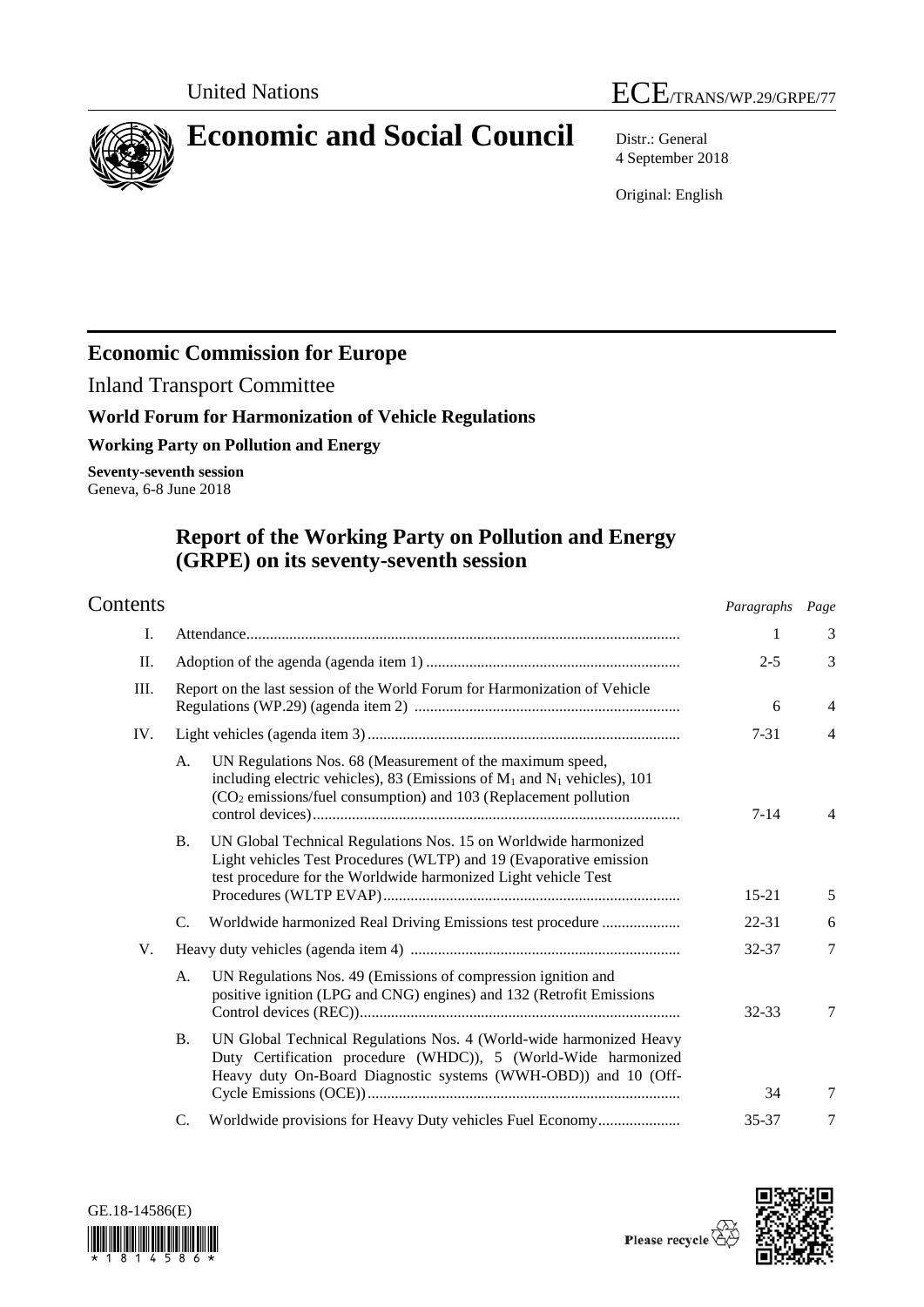| VI.          | UN Regulations Nos. 85 (Measurement of the net power), 115 (LPG and CNG<br>retrofit systems), 133 (Recyclability of motor vehicles) and 143 (Heavy Duty |                                                                                                | 38-40     | 8  |
|--------------|---------------------------------------------------------------------------------------------------------------------------------------------------------|------------------------------------------------------------------------------------------------|-----------|----|
| VII.         |                                                                                                                                                         | Agricultural and forestry tractors, non-road mobile machinery (agenda item 6)                  | 41-42     | 8  |
|              | A.                                                                                                                                                      | UN Regulations Nos. 96 (Diesel emission (agricultural tractors)) and 120                       | 41        | 8  |
|              | <b>B.</b>                                                                                                                                               | UN Global Technical Regulation No. 11 (Non-road mobile machinery                               | 42        | 8  |
| VIII.        |                                                                                                                                                         |                                                                                                | 43-46     | 8  |
| IX.          |                                                                                                                                                         |                                                                                                | $47 - 50$ | 9  |
|              | A.                                                                                                                                                      | UN Regulations Nos. 40 (Emission of gaseous pollutants by motorcycles)                         | 47        | 9  |
|              | <b>B.</b>                                                                                                                                               | Environmental and Propulsion Performance Requirements (EPPR) for L-                            | 48-49     | 9  |
|              | C.                                                                                                                                                      | UN Global Technical Regulation No. 2 (World-wide Motorcycle emissions                          | 50        | 9  |
| Χ.           |                                                                                                                                                         |                                                                                                | 51-54     | 9  |
| XI.          |                                                                                                                                                         |                                                                                                | 55        | 10 |
| XII.         | International Whole Vehicle Type Approval (IWVTA) (agenda item 11)                                                                                      |                                                                                                | 56-57     | 10 |
| XIII.        |                                                                                                                                                         |                                                                                                |           | 11 |
| XIV.         |                                                                                                                                                         | Exchange of information on emission requirements (agenda item 13)                              | 60        | 11 |
| XV.          |                                                                                                                                                         |                                                                                                | 61        | 11 |
| XVI.         |                                                                                                                                                         |                                                                                                | 62        | 11 |
| XVII.        |                                                                                                                                                         |                                                                                                | 63-66     | 11 |
|              | A.                                                                                                                                                      |                                                                                                | 63        | 11 |
|              | <b>B.</b>                                                                                                                                               |                                                                                                | 64        | 11 |
|              | C.                                                                                                                                                      | Informal meetings scheduled to be held in conjunction with the next GRPE                       | 65-66     | 13 |
| Annexes      |                                                                                                                                                         |                                                                                                |           |    |
| I            |                                                                                                                                                         | List of informal documents (GRPE-76-) distributed without an official symbol before and during |           | 14 |
| $\mathbf{I}$ |                                                                                                                                                         |                                                                                                |           | 15 |
| Ш            |                                                                                                                                                         |                                                                                                |           | 16 |
| IV           |                                                                                                                                                         |                                                                                                |           | 17 |
| V            |                                                                                                                                                         |                                                                                                |           | 23 |
| VI           |                                                                                                                                                         |                                                                                                |           | 25 |
| VII          |                                                                                                                                                         |                                                                                                |           | 27 |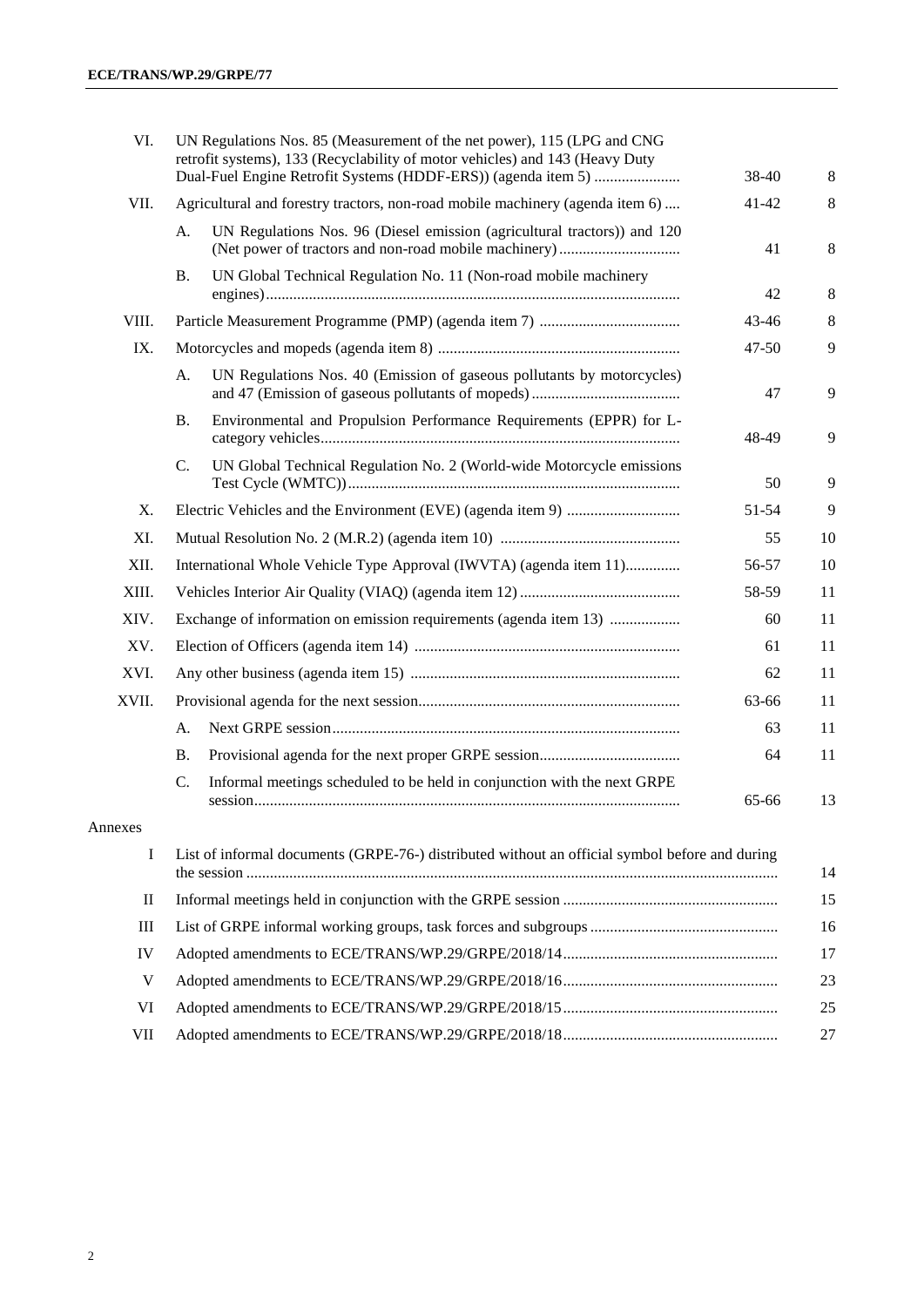### **I. Attendance**

1. The Working Party on Pollution and Energy (GRPE) held its seventy-seventh session from 6 to 8 June 2018, with Mr. A. Rijnders (Netherlands) as Chair. Experts from the following countries participated in the work following Rule 1(a) of the Rules of Procedure of the World Forum for Harmonization of Vehicle Regulations (WP.29) (TRANS/WP.29/690, as amended): Austria, Canada, China, Czech Republic, France, Germany, Hungary, India, Italy, Japan, Netherlands, Norway, Poland, Republic of Korea (Korea), Romania, Russian Federation, San Marino, Spain, Sweden, Switzerland, United Kingdom of Great Britain and Northern Ireland (UK) and the United States of America (USA). Experts from the European Commission (EC) also participated. Experts from the following non-governmental organizations took part in the session: Association for Emissions Control by Catalyst (AECC), European Liquefied Petroleum Gas Association (AEGPL), International Motor Vehicle Inspection Committee (CITA), European Association of Automobile Suppliers (CLEPA/MEMA/JAPIA), European Garage Equipment Association (EGEA), European Tyre & Rubber Manufacturers Association (ETRMA), European Association of Internal Combustion Engine Manufacturers (EUROMOT), International Automobile Federation International Automobile Federation (FIA), International Association for Natural Gas Vehicles (IANGV/NGV Global), International Council on Clean Transportation (ICCT), International Motorcycle Manufacturers Association (IMMA) and International Organization of Motor Vehicle Manufacturers (OICA).

## **II. Adoption of the agenda (agenda item 1)**

*Documentation*: ECE/TRANS/WP.29/GRPE/2018/11 Informal documents GRPE-77-01, GRPE-77-04 and GRPE-77-13-Rev.2

2. GRPE adopted the provisional agenda prepared for the seventy-seventh session (ECE/TRANS/WP.29/GRPE/2018/11), as updated and consolidated in GRPE-77-13-Rev.2, including the informal documents tabled for the session that were submitted by 7 June 2018. GRPE took note of GRPE-77-01 on the organization of GRPE Informal Working Group (IWG) meetings held during the week.

3. The informal documents distributed before and during the GRPE session are listed in Annex I. Annex II lists the informal meetings held in conjunction with the GRPE session. Annex III lists the IWGs of GRPE, task forces and subgroups, giving details on their Chairs, Secretaries and the end of mandates.

4. The secretariat introduced GRPE-77-04, announcing that the next GRPE session would take place on 8-11 January 2019 and recalling the corresponding deadline (16 October 2018) for the submission of official documents. The Chairs and Secretaries of IWGs were invited to approach the secretariat to define the calendar of IWGs meetings for the January 2019 GRPE session.

5. The Chair of GRPE introduced the new GRPE secretary, M. F. Cuenot. He thanked Mr. F. Guichard for having temporarily assumed the role of Secretary of GRPE and for the assistance he would still be providing during this session of GRPE and the next of January 2019.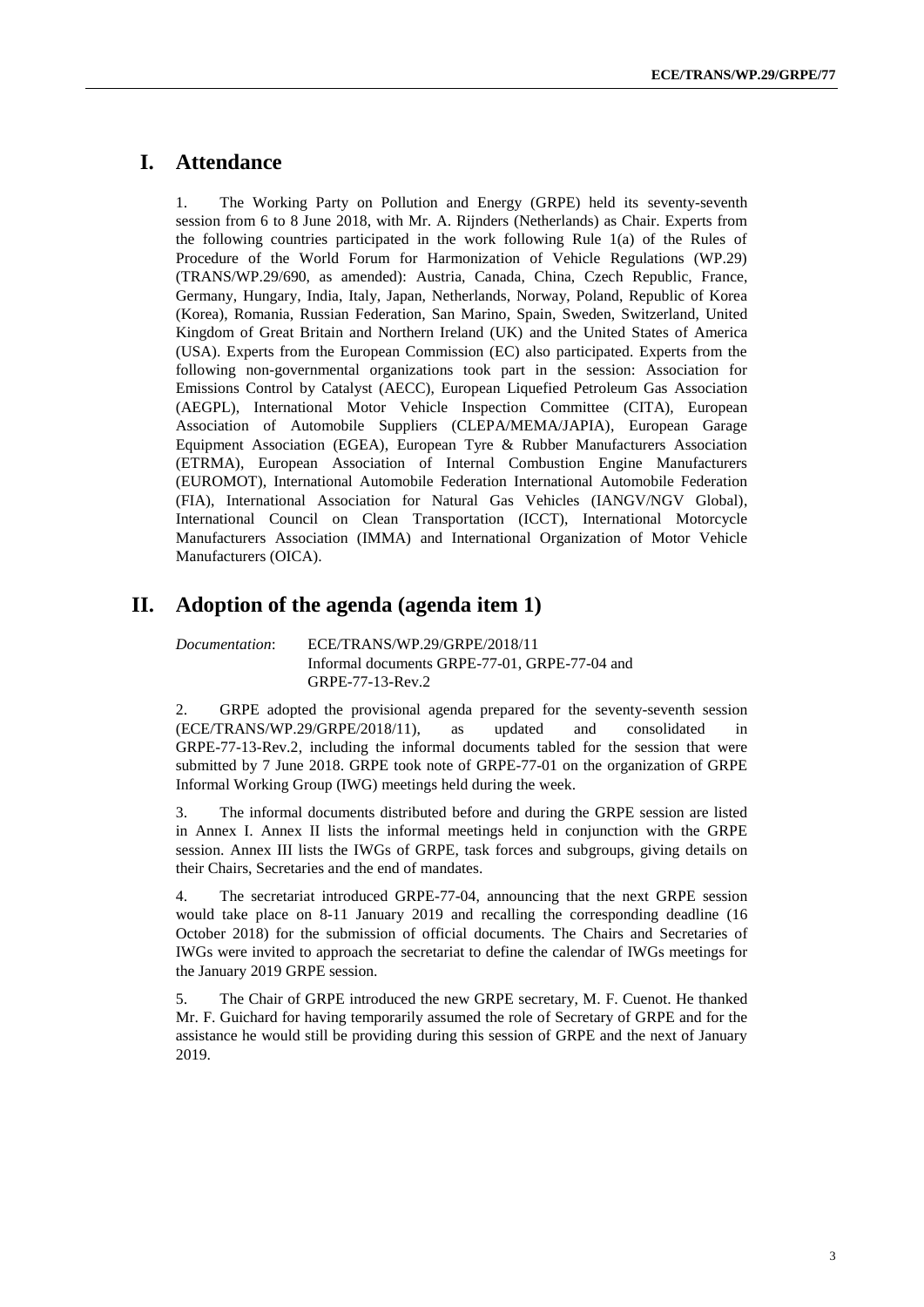## **III. Report on the last session of the World Forum for Harmonization of Vehicle Regulations (WP.29) (agenda item 2)**

*Documentation*: ECE/TRANS/WP.29/1137 Informal document GRPE-77-10

6. The secretariat introduced GRPE-77-10 and reported on relevant items discussed during the 174th sessions of the World Forum for Harmonization of Vehicle Regulations (WP.29). The Secretary referred to ECE/TRANS/WP.29/1137 for further details.

## **IV. Light vehicles (agenda item 3)**

### **A. UN Regulations Nos. 68 (Measurement of the maximum speed, including electric vehicles), 83 (Emissions of M<sup>1</sup> and N<sup>1</sup> vehicles), 101 (CO<sup>2</sup> emissions/fuel consumption) and 103 (Replacement pollution control devices)**

*Documentation*: ECE/TRANS/WP.29/GRPE/2018/13 ECE/TRANS/WP.29/GRPE/2018/14 ECE/TRANS/WP.29/GRPE/2018/15 ECE/TRANS/WP.29/GRPE/2018/16 ECE/TRANS/WP.29/GRPE/2018/17 ECE/TRANS/WP.29/GRPE/2018/18 ECE/TRANS/WP.29/GRPE/76 Annex IV ECE/TRANS/WP.29/2018/48/Add.1 ECE/TRANS/WP.29/2018/49/Add.1 Informal documents GRPE-77-02, GRPE-77-03, GRPE-77-05, GRPE-77-11, GRPE-77-31

7. The expert from OICA introduced ECE/TRANS/WP.29/GRPE/2018/13 clarifying the basis of the petrol tank capacity restriction for mono fuel gas vehicles. GRPE adopted the proposal.

8. The expert from OICA introduced ECE/TRANS/WP.29/GRPE/2018/14 and ECE/TRANS/WP.29/GRPE/2018/16 aimed at clarifying provisions on mode selection when measuring emissions from OVC-HEV and bi-fuel gas vehicles. The expert from the Netherlands proposed amendments (GRPE-77-02 and GRPE-77-03) to proposed amendments (GRPE-77-02 and GRPE-77-03) to ECE/TRANS/WP.29/GRPE/2018/14 and ECE/TRANS/WP.29/GRPE/2018/16 respectively. The experts from France and Sweden supported the proposals from the expert from The Netherlands. GRPE adopted the proposals as reproduced in Annexes IV and V respectively.

9. The expert from OICA introduced ECE/TRANS/WP.29/GRPE/2018/15 and ECE/TRANS/WP.29/GRPE/2018/17 aimed at adapting the provisions in UN Regulation No. 83 and UN Regulation No. 101 to allow the usage of WLTP-based Ki and Deterioration Factor (DF) factors as well as On-Board Diagnostics (OBD) demos. The experts from EC and UK proposed minor corrections to experts from EC and UK proposed minor corrections to ECE/TRANS/WP.29/GRPE/2018/15 that GRPE adopted as reproduced in Annex VI. GRPE also adopted ECE/TRANS/WP.29/GRPE/2018/17.

The expert from OICA introduced ECE/TRANS/WP.29/GRPE/2018/18 aimed at modifying the Constant Volume Sampling system temperature sensor time response requirement in UN Regulation No. 83. The Chair of GRPE requested clearer provisions to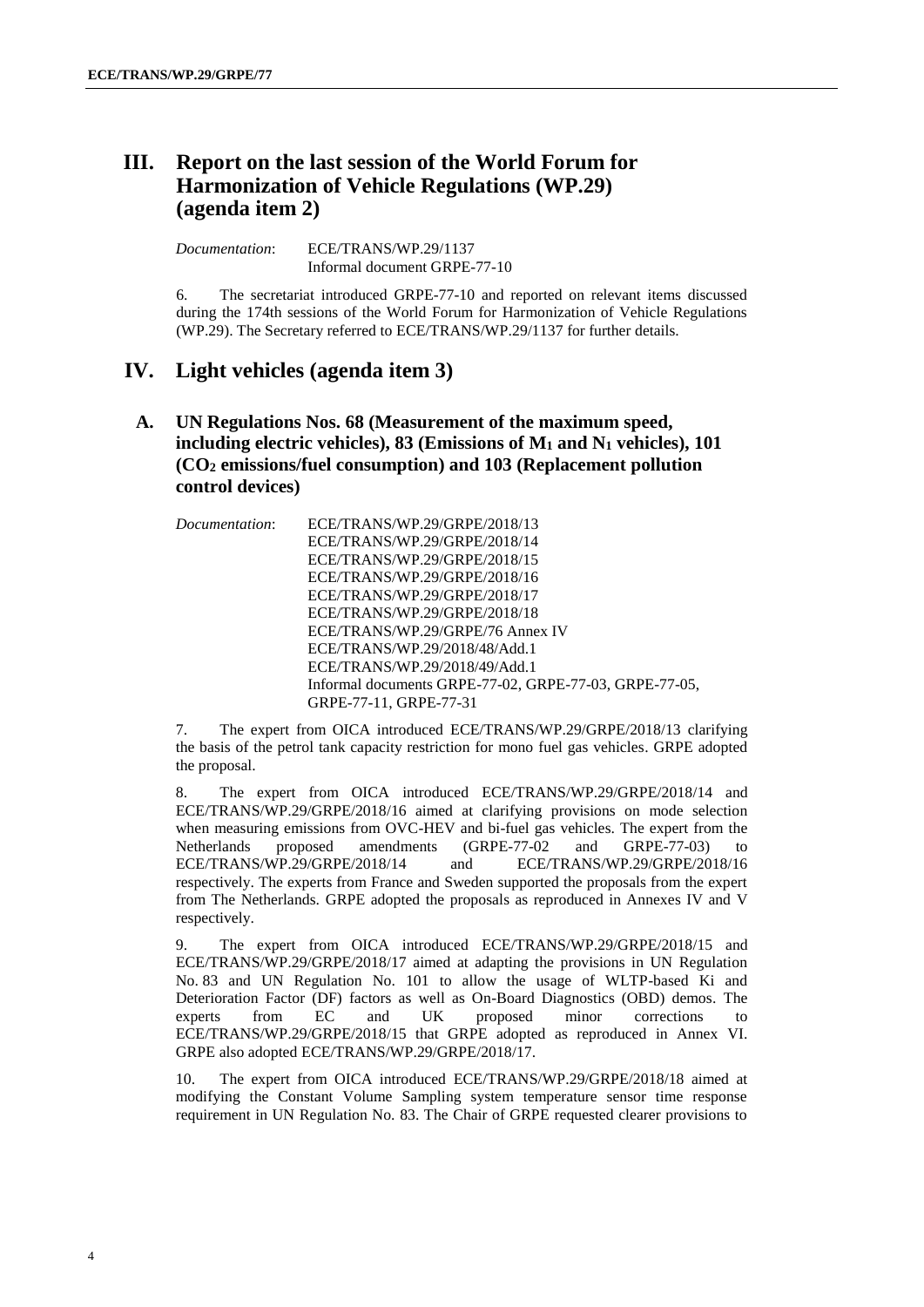align with the work performed under the IWG on WLTP. The Expert from OICA presented informal document GRPE-77-31 amending ECE/TRANS/WP.29/GRPE/2018/18. GRPE adopted the proposal as reproduced in Annex VII.

11. The expert from EC presented informal document GRPE-77-11, superseding documents **ECE/TRANS/WP.29/GRPE/76** (Annex IV), ECE/TRANS/WP.29/2018/48/Add.1 and ECE/TRANS/WP.29/2018/49/Add.1, aimed at clarifying Selective Catalytic Reduction (SCR) level warning provisions. GRPE adopted GRPE-77-11 as reproduced in Addendum 1.

12. GRPE requested the secretariat to submit ECE/TRANS/WP.29/GRPE/2018/13, Annexes IV, VI and VII and Addendum 1 to the report to WP.29 and the Administrative Committee of the 1958 Agreement (AC.1) for consideration and vote at their November  $2018$  sessions as draft Supplements 2, 1, 12, 12 and 18 to the 03, the 04, the 05, the 06 and the 07 series of amendments to UN Regulation No. 83 respectively.

13. GRPE requested the secretariat to submit ECE/TRANS/WP.29/GRPE/2018/17 and Annex V to the report to WP.29 and AC.1 for consideration and vote at their November 2018 sessions as draft Supplements 10 and 8 to the 00 and the 01 series of amendments to UN Regulation No. 101 respectively.

14. The expert from OICA presented GRPE-77-05, proposing to provisions regarding reference fuels and Particulate Number (PN) levels in UN Regulation No. 83. The expert from France supported the intent of the document and would contact the expert from OICA if further explanations would be needed.

#### **B. UN Global Technical Regulations Nos. 15 on Worldwide harmonized Light vehicles Test Procedures (WLTP) and 19 (Evaporative emission test procedure for the Worldwide harmonized Light vehicle Test Procedures (WLTP EVAP)**

*Documentation*: ECE/TRANS/WP.29/2018/73/Add.1 Informal documents GRPE-77-17, GRPE-77-18, GRPE-77-21, GRPE-77-22

15. The Chair of the IWG on the Worldwide harmonized Light vehicles Test Procedures (WLTP) reported on the ongoing activities (GRPE-77-22). He briefly introduced the draft Amendment 5 to UN GTR No. 15 (GRPE-77-17) and the draft Amendment 2 to UN GTR No. 19 (GRPE-77-18).

16. The expert from EC, leading the task force on the transposition of WLTP into the 1958 Agreement, presented GRPE-77-21 on the activities of his group.

17. He introduced the implications that the forthcoming UN Regulation on WLTP would have on UN Regulations No. 83 and No. 101. Four options are now under consideration to assist Contracting Parties (CPs) once the UN Regulation on WLTP has been created. He stated that further analysis would be undertaken in the coming months. The secretariat mentioned some practices from GRE on the procedure to freeze unused UN Regulations, that could be explored to properly manage UN Regulations Nos. 83, 101 and on WLTP.

18. He reported on the progress done on durability and Conformity of Production (CoP) provisions, where three approaches are considered. The provision on durability and CoP could either be developed as new UN GTRs, as annexes to UN GTR No. 15 or directly into the forthcoming UN Regulation on WLTP. The expert from EC expressed her preference to have them included directly into the forthcoming UN Regulation on WLTP. India reminded GRPE that such issue had already been raised previously (ECE/TRANS/WP.29/GRPE/75, para. 8.), when India expressed its preference for separate UN GTRs. India also mentioned the possibility to have that as part of a Mutual Resolution. The chair of IWG on WLTP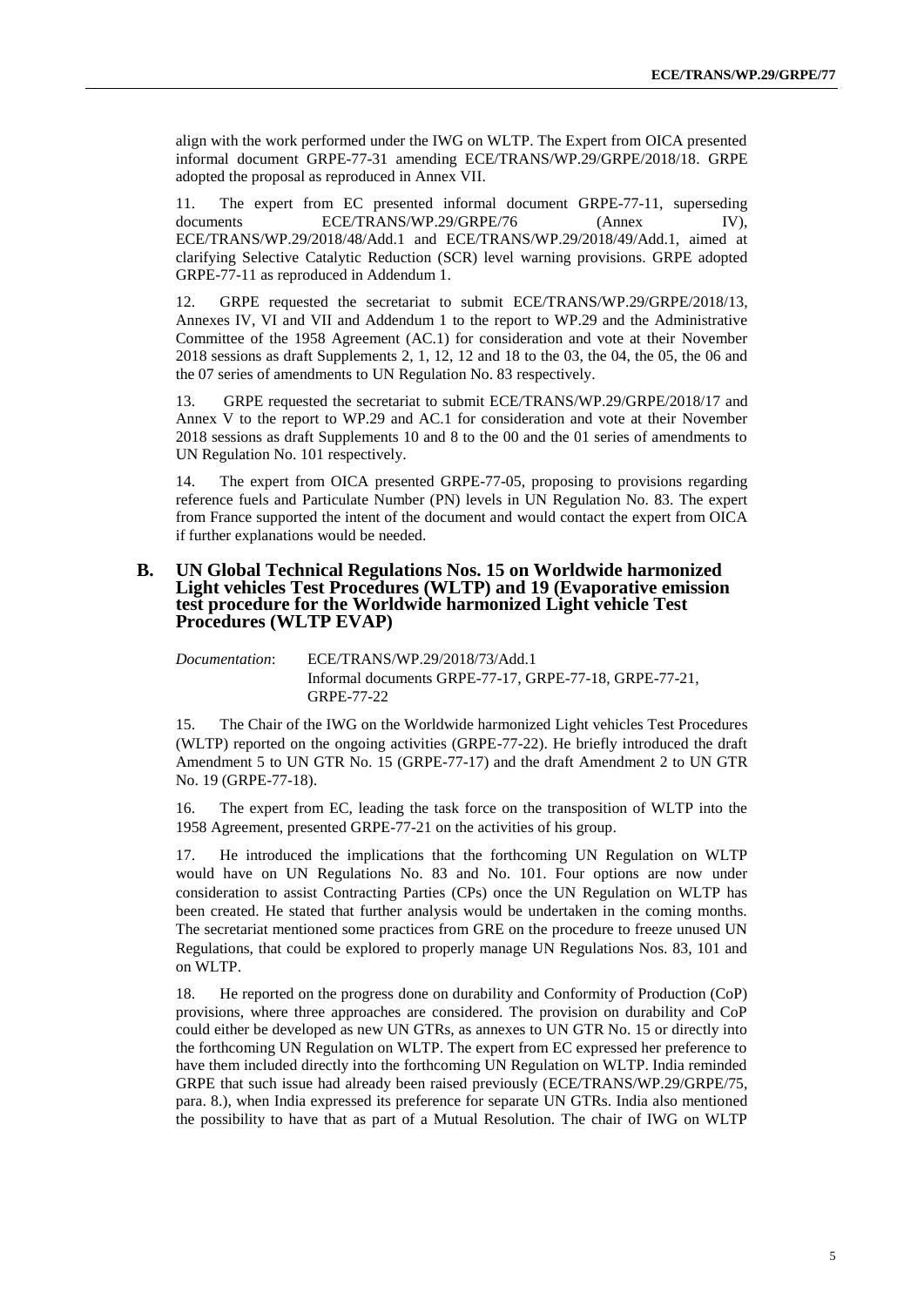stated that a UN GTR for CoP would only include technical requirements, not administrative ones. GRPE agreed to develop durability and CoP as annexes to UN GTR No. 15.

19. GRPE discussed the possible alternatives to structure the future UN Regulation on WLTP to address regional specificities. Following the consultation of the Office of Legal Affairs (OLA) by the secretariat, GRPE agreed to tentatively adopt approach 2 as noted in GRPE-77-21.

20. GRPE endorsed ECE/TRANS/WP.29/2018/73/Add.1 submitted for formal adoption at the June 2018 session of the Executive Committee of the 1998 Agreement (AC.3).

21. GRPE acknowledged the progress made by the IWG on WLTP and noted the request for a meeting room for one and a half days during the GRPE week in January 2019.

#### **C. Worldwide harmonized Real Driving Emissions test procedure**

*Documentation*: ECE/WP.29/2018/79, ECE/WP.29/2018/80 and ECE/WP.29/2018/81 Informal documents GRPE-77-15, GRPE-77-27 and GRPE-77-30

22. The expert from the European Commission advocated for a UN GTR on Real Driving Emissions (RDE) (GRPE-77-30). She briefly introduced draft Terms of References (ToR) that would guide the work of the forthcoming IWG on RDE (GRPE-77-15).

23. The expert from the United States of America showed interest and tentatively supported this nascent activity. He expressed the need to gain expertise, he showed understanding to the EC position but highlighted the need to accommodate regional specificities. He recognized the timeline detailed in the draft ToR to be very ambitious and requested time to study the draft ToRs presented for the first time at this session.

24. The expert of Canada also declared an interest in the work on RDE. He highlighted potential difficulties that the group could face trying to determine a globally harmonized stringency level for RDE.

25. The expert from India also supported this work and vowed to determine a list of parameters to be harmonized. He also stated that the timeline should allow enough flexibility for all CPs to contribute.

26. The expert from China informed that China includes RDE in the latest China 6 standard since the end of 2016. He stated China performed continuous improvements to the RDE regulatory texts and would therefore be interested to participate in the activities of the IWG on RDE.

27. The expert of EC heard the concerns about the timeline that could be adapted at the first meeting of the IWG on RDE. She invited all interested parties that would be interested to participate to the IWG on RDE, subject to AC.3 consent, to send an email to [EC-](mailto:EC-RDE@ec.europa.eu)[RDE@ec.europa.eu.](mailto:EC-RDE@ec.europa.eu)

28. GRPE supported the idea of activities on RDE and the draft ToRs.

29. The expert from OICA informed on the support to this work and would identify the best candidate to act as secretary to the IWG on RDE. He also expressed concerns about the ambitious timeline (GRPE-77-27).

30. The experts from Japan and the Republic of Korea reiterated their support and interest to be Vice-Chairs to the activity.

31. The Chair of GRPE stated that RDE activities were an important step towards more consistent approaches to ensure low levels of tailpipe emissions under a wide range of operating conditions and congratulated the large number of CPs that showed interest in the topic.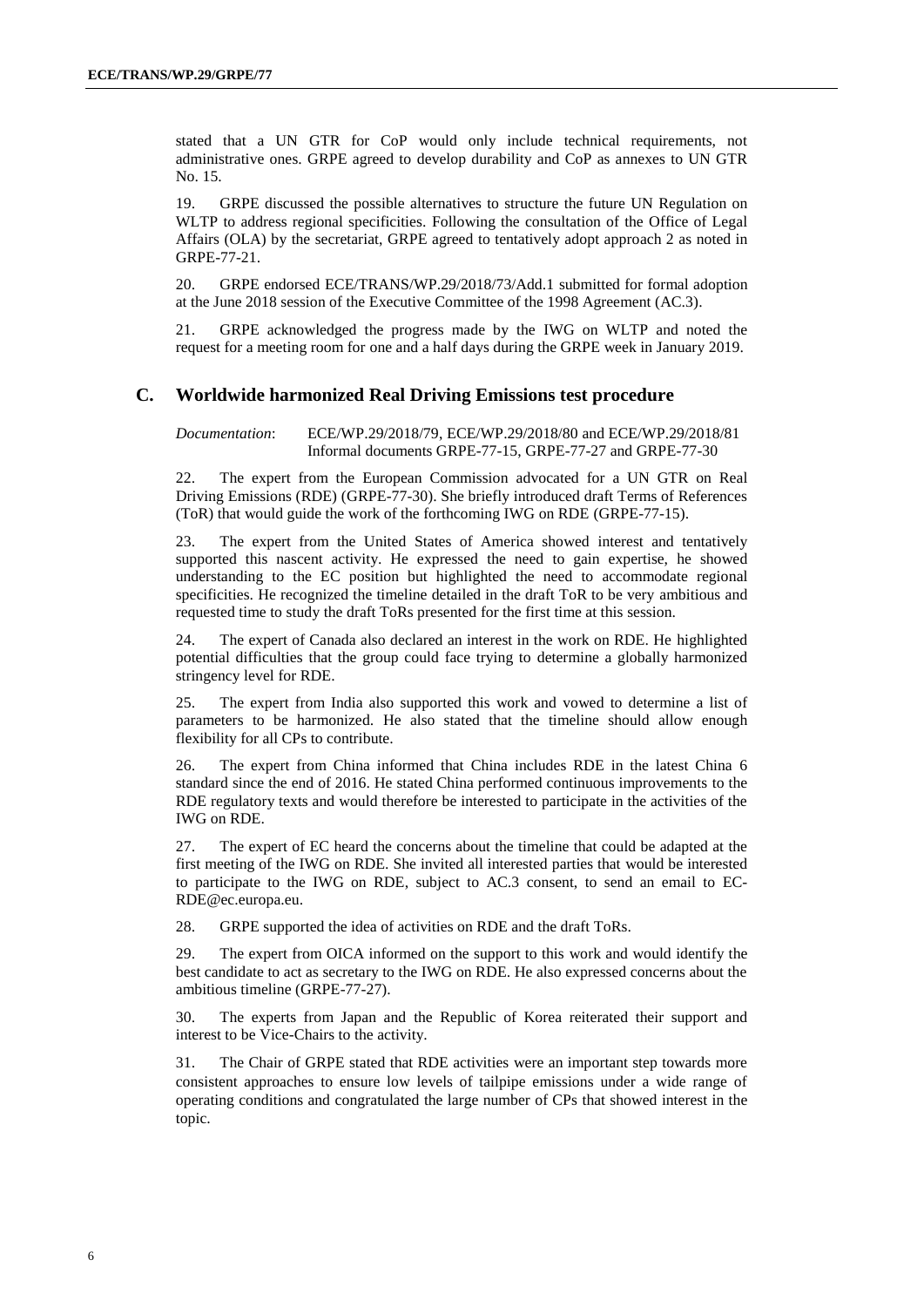## **V. Heavy duty vehicles (agenda item 4)**

#### **A. UN Regulations Nos. 49 (Emissions of compression ignition and positive ignition (LPG and CNG) engines) and 132 (Retrofit Emissions Control devices (REC))**

*Documentation*: ECE/TRANS/WP.29/GRPE/2018/12 Informal documents GRPE-77-16 and GRPE-77-26

32. The expert from EC presented GRPE-77-26 that introduces ECE/TRANS/WP.29/GRPE/2018/12 on a proposal to harmonize the latest requirements of UN regulation No. 96 with UN Regulation No. 132. GRPE adopted the proposal and requested the secretariat to submit the proposal to WP.29 and AC.1 for consideration and vote at their November 2018 sessions as draft Supplement 1 to 01 series of amendments to UN Regulation No. 132.

33. The secretariat introduced GRPE-77-16 on behalf of EGEA, introducing a request for guidance on the standardization and access to sensors signal from emission control systems. The secretariat agreed to liaise with the SAE and ISO secretariats to follow-up on the presentation of EGEA. The expert from the United Kingdom highlighted its interest into the topic. GRPE agreed to keep that topic in the agenda for the next session of GRPE in January 2019.

#### **B. UN Global Technical Regulations Nos. 4 (World-wide harmonized Heavy Duty Certification procedure (WHDC)), 5 (World-Wide harmonized Heavy duty On-Board Diagnostic systems (WWH-OBD)) and 10 (Off-Cycle Emissions (OCE))**

34. GRPE did not receive any new proposals.

#### **C. Worldwide provisions for Heavy Duty vehicles Fuel Economy**

*Documentation*: Informal document GRPE-77-08

35. The expert from OICA introduced GRPE-77-08 on the harmonization of Heavy Duty Fuel Economy measurements. He proposed to organize a one-day workshop during the next session of GRPE in January 2019 to exchange information on the different approaches used by the CPs to measure fuel economy from heavy duty vehicles.

36. The expert from EC supported the idea to have a workshop organized as part of the January 2019 session of GRPE.

37. The secretariat agreed to assist in the organization of the workshop and help manage the coordination with other meetings from IWGs.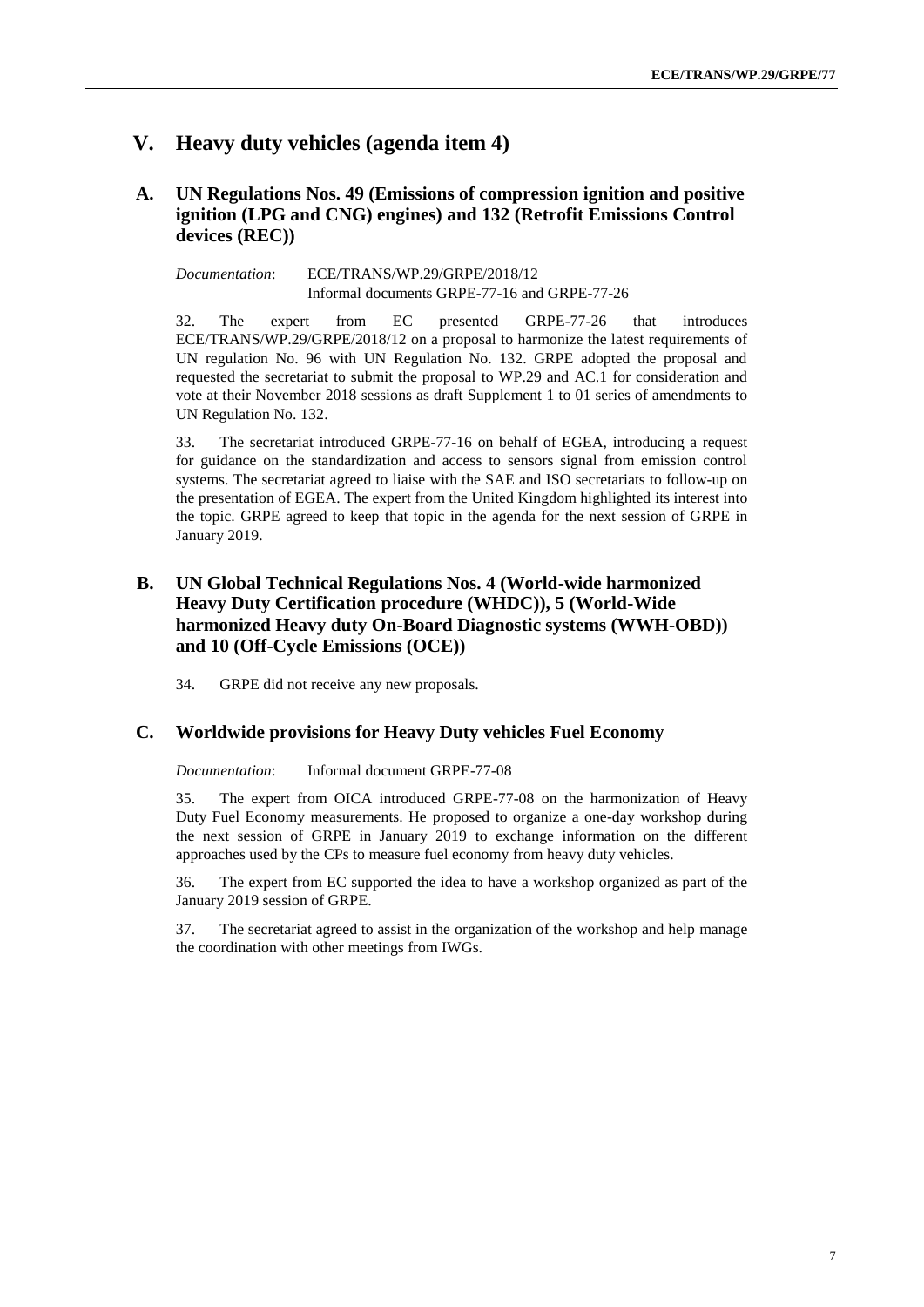## **VI. UN Regulations Nos. 85 (Measurement of the net power), 115 (LPG and CNG retrofit systems), 133 (Recyclability of motor vehicles) and 143 (Heavy Duty Dual-Fuel Engine Retrofit Systems (HDDF-ERS)) (agenda item 5)**

*Documentation*: ECE/TRANS/WP.29/GRPE/2018/19 Informal documents GRPE-77-06, GRPE-77-09, GRPE-77-20 and GRPE-77-23

38. The expert from OICA presented GRPE-77-20 that improves the justification of ECE/TRANS/WP.29/GRPE/2018/19 by proposing a solution to align the provisions of the 03 series of amendments to UN Regulation No. 24 with UN Regulation No. 85. GRPE adopted the proposal and requested the secretariat to submit it to WP.29 and AC.1 for consideration and vote at their June 2018 sessions as draft Supplement 4 to the 03 series of amendments to UN Regulation No. 24.

39. The expert from Italy introduced GRPE-77-09 on the need to update UN Regulation No. 115 and the need to introduce a reference to WLTP instead of emission tests performed on the basis of the former test cycle (New European Driving Cycle (NEDC)). He proposed to host a meeting with all interested parties in order to develop a working document that would be presented at the January 2019 session of GRPE. He mentioned the letter from the expert of AEGPL showed support to the idea and interest to participate in the activities (GRPE-77-23). He stated that the difficulty for this work was that WLTC was not yet included in a UN Regulation but in a UN GTR.

40. The expert from OICA presented GRPE-77-06 proposing a new Supplement to UN Regulation No. 85 (Measurement of the net power) amending provisions on power measurement of air-cooled high-power engines. The expert from the Netherlands needed more clarifications on the actual proposal. The expert from OICA stated all questions would be answered before the next session of GRPE in January 2019.

### **VII. Agricultural and forestry tractors, non-road mobile machinery (agenda item 6)**

- **A. UN Regulations Nos. 96 (Diesel emission (agricultural tractors)) and 120 (Net power of tractors and non-road mobile machinery)**
	- 41. GRPE did not receive any new proposals.

#### **B. UN Global Technical Regulation No. 11 (Non-road mobile machinery engines)**

42. GRPE did not receive any new proposal to amend UN GTR No. 11. The secretariat mentioned the recent achievements under agenda item  $6(a)$  and their submission to AC.1 at the June 2018 session of WP.29 and highlighted the potential need to harmonize UN Regulation No. 96 and UN GTR No. 11 in the near future.

## **VIII. Particle Measurement Programme (PMP) (agenda item 7)**

*Documentation*: Informal document GRPE-77-14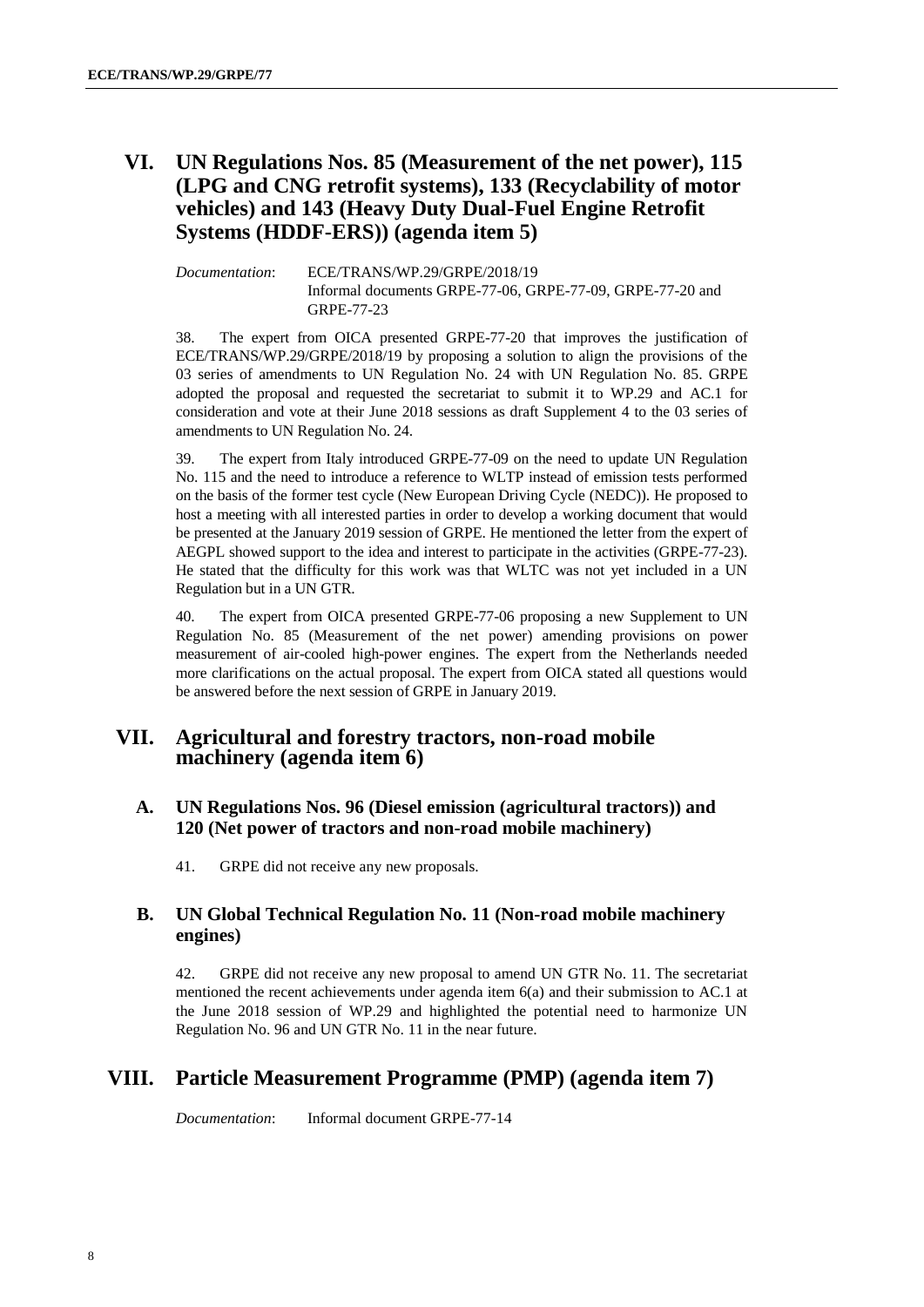43. The Secretary of the IWG on Particle Measurement Programme (PMP), on behalf of the Chair of the IWG on PMP, presented a status report on the activities of the group on exhaust and non-exhaust particle emissions (GRPE-77-14). She reported on the ongoing activities for exhaust and non-exhaust works streams.

44. She requested guidance from GRPE on exhaust emissions in the new activities on the impact of fuel quality on PN emissions and especially on the scope of the literature review: which emissions (engine out or tailpipe), what vehicle types (light-duty, powered 2 wheelers and/or heavy duty) and what engine type (positive ignition or compression ignition) should be considered in the research. The expert from EC expressed a preference for tailpipe emissions for all vehicle and engine types. GRPE agreed with the preference from the expert of EC.

45. The expert from Japan requested more information on non-exhaust emissions and how the braking schedule had been developed. The expert from OICA detailed that WLTP data had been used to develop a specific, new test cycle for brake tests. GRPE showed interest to validate the newly developed cycle and compare it with real driving conditions.

46. GRPE acknowledged the progress made by the IWG on PMP and noted that the group requested a meeting room for half a day during the GRPE week in January 2019.

### **IX. Motorcycles and mopeds (agenda item 8)**

#### **A. UN Regulations Nos. 40 (Emission of gaseous pollutants by motorcycles) and 47 (Emission of gaseous pollutants of mopeds)**

47. GRPE did not receive any new proposal to amend UN Regulations Nos. 40 and 47.

#### **B. Environmental and Propulsion Performance Requirements (EPPR) for L-category vehicles**

*Documentation*: Informal documents GRPE-77-25 and GRPE-77-29

48. The Chair of the IWG on Environmental and Propulsion Performance Requirements for L-category vehicles (EPPR) presented a status report (GRPE-77-25) on the activities. He mentioned the current work on the development of amendments to UN GTR No. 2 as reflected in GRPE-77-29. He underlined that the work on On-Board Diagnostic systems phase 2 (OBD2) that begun in 2018 was expected to be completed in 2019.

49. GRPE acknowledged the progress made by the IWG on EPPR and noted the request for a meeting room for two days during the GRPE week in January 2019.

#### **C. UN Global Technical Regulation No. 2 (World-wide Motorcycle emissions Test Cycle (WMTC))**

50. GRPE did not receive any new proposal to amend UN GTR No. 2.

### **X. Electric Vehicles and the Environment (EVE) (agenda item 9)**

*Documentation*: Informal documents GRPE-77-07 and GRPE-77-28

51. The Chair of the IWG on Electric Vehicles and the Environment (EVE) presented a status report on the ongoing activities of the group (GRPE-77-28) under the three areas of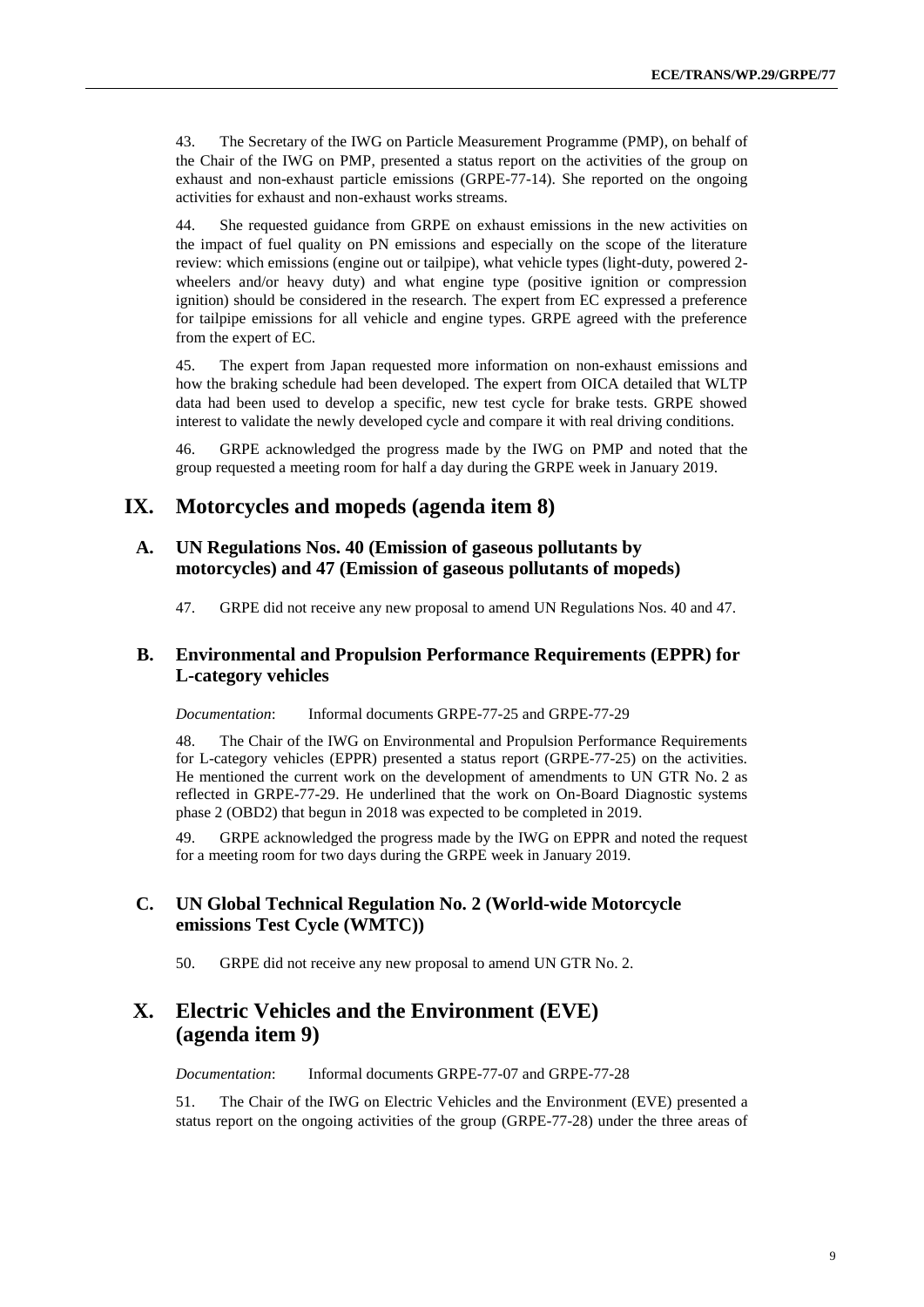work. First, he explained the ongoing work on GTR development for the test procedure to determine power of electrified vehicles He requested input from GRPE on whether this work should be done as an annex to the UN GTR No. 15, as a standalone UN GTR or as a new part to UN Regulation No. 85. The experts from Sweden, UK and EC supported to have a standalone UN GTR, with the expert from the Netherlands further added that such standalone UN GTR could be then serve as a basis for an amendment to UN Regulation No. 85. The expert of Japan stated their preference to keep the existing mandate to have power system determination as an annex to UN GTR No. 15. The expert from OICA introduced GRPE-77-07 highlighting the strong connection between system power determination and UN GTR No. 15. The Chair of the IWG on WLTP informed GRPE that all options would be manageable without a need for substantially more resources. GRPE decided to consult AC.3 and the best way forward.

52. Second, he reported on the continuous research on battery durability and referred to activities from the Joint Research Centre (JRC) on a battery life parameterized simulation model validated by on-road testing (led by Canada). He highlighted that the final recommendations, likely to be prepared until 2019, would include a recommendation to seek authorization for relevant additional activities such as UN GTR development or may recommend concluding the topic. The expert from EC supported the development of a UN GTR on durability as this is a priority for EU legislation and as it is not covered by European legislation for the moment.

53. Third, he informed GRPE that the IWG on EVE had made a presentation to the Group of Experts on Energy Efficiency (GEEE) to seek their partnership on the project to assess upstream emissions from electric vehicles, that GEEE had been receptive to the idea and endorsed the proposal for the Group of Expert on Cleaner Electricity Production (CEP) to consider this work, with the support of the IWG on EVE. The Secretary agreed to follow-up with colleagues from ECE Energy Division on the matter.

54. GRPE acknowledged the progress of the IWG on EVE and agreed to have all three areas of work presented in one single package at the next session of GRPE in January 2019. GRPE noted the request for a meeting room for half a day during the GRPE week in January 2019.

#### **XI. Mutual Resolution No. 2 (M.R.2) (agenda item 10)**

*Documentation*: Informal documents GRPE-77-12

55. The expert from EC introduced GRPE-77-12 on a clarification of definitions of peripheral devices. The expert from the United Kingdom further explained the proposal and required guidance from GRPE. GRPE requested the secretariat to distribute the document with an official symbol at the next session of GRPE in January 2019 and agreed that the Chair would request guidance from WP.29/AC.3 on modifications to Mutual Resolutions and if other working parties would like to provide an input to this proposal.

### **XII. International Whole Vehicle Type Approval (IWVTA) (agenda item 11)**

*Documentation*: Informal document GRPE-77-19

56. The GRPE Ambassador to the IWG on International Whole Vehicle Type Approval (IWVTA) presented a status report (GRPE-77-19) of the IWG on IWVTA. He informed GRPE that UN Regulation No. 0 was expected to enter into force on 19 July 2018, with an introductory provision of nine months.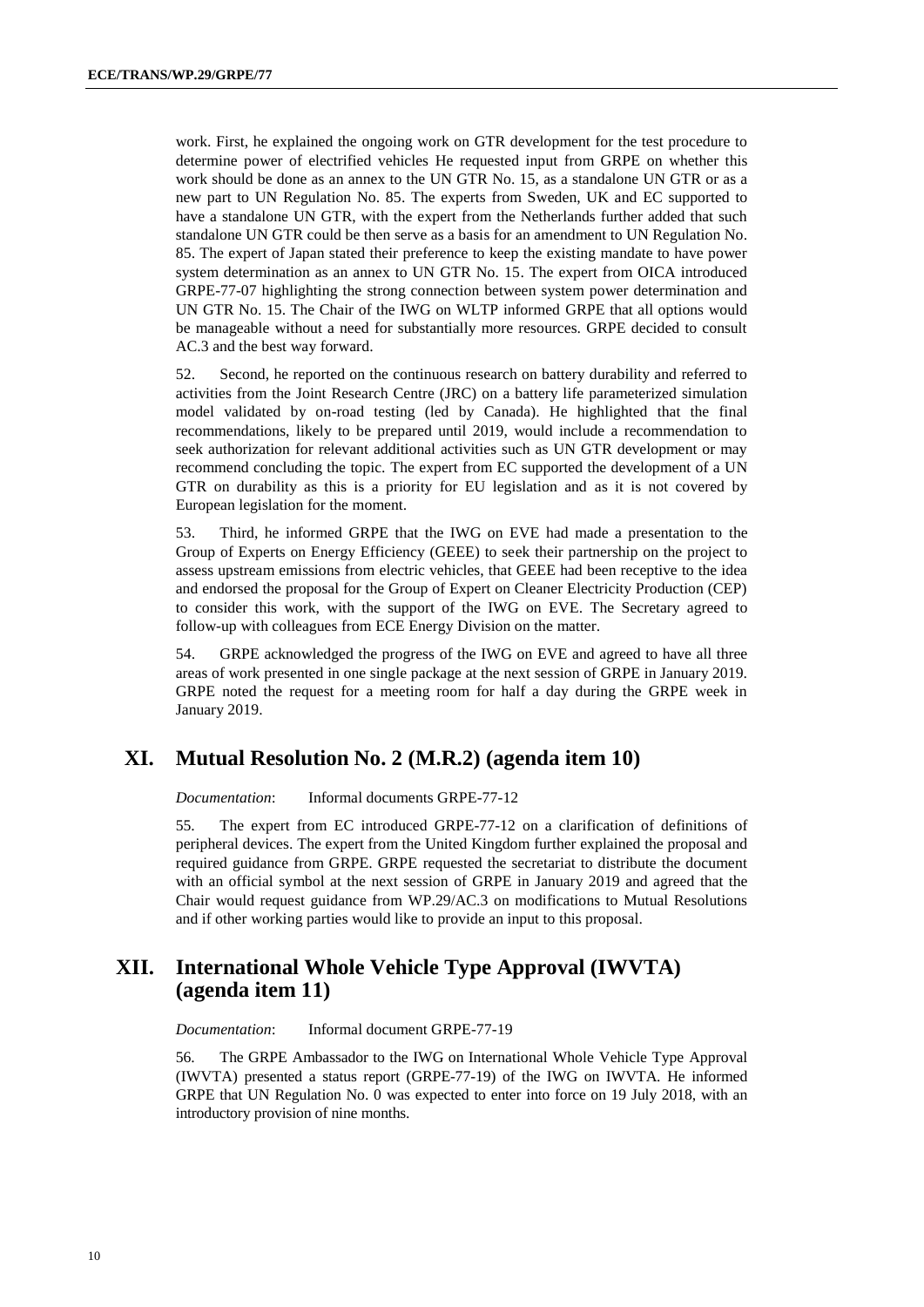57. The secretariat recalled to GRPE that the new provisions adopted under the Revision 3 to the 1958 Agreement might require action from GRPE at a later stage, e.g. related to CoP, Transitional Provisions and marking.

## **XIII. Vehicles Interior Air Quality (VIAQ) (agenda item 12)**

*Documentation*: Informal document GRPE-77-24

58. The Chair of the IWG on Vehicles Interior Air Quality (VIAQ) presented a status report on the ongoing activities of the group (GRPE-77-24). He recalled that the mandate of the group had been extended until November 2020. He informed GRPE on the latest progress and the items agreed during the last meetings of the IWG. Vehicle categories to be measured, vehicle mileage and substances to be measured as well as the sampling points have all been agreed by the IWG.

59. GRPE acknowledged the progress made by the IWG on VIAQ and noted the request for a meeting room for half a day during the GRPE week in January 2019.

### **XIV. Exchange of information on emission requirements (agenda item 13)**

60. GRPE did not receive any new proposals.

### **XV. Election of Officers (agenda item 14)**

61. In compliance with Rule 37 of the Rules of Procedures (TRANS/WP.29/690, as amended) GRPE unanimously elected Mr. A. Rijnders (Netherlands) as Chair of GRPE for the sessions in the year 2018. Due to the lack of time, a vice-chair was not elected. GRPE agreed with the secretariat request that this election would be one of the first agenda item of the next GRPE session.

#### **XVI. Any other business (agenda item 15**

62. GRPE did not receive any new proposals.

### **XVII. Provisional agenda for the next session**

#### **A. Next GRPE session**

63. The next GRPE session, including the IWG meetings, is scheduled to be held in Geneva, Palais des Nations, starting on Monday, 7 January 2019, from 9.30 a.m. until Friday, 11 January 2019, at 5.30 p.m., subject to confirmation by the secretariat (see GRPE-78-01). Interpretation services would be provided from 8 January (2.30 p.m.) to 11 January (12.30 p.m.) 2019.

#### **B. Provisional agenda for the next proper GRPE session**

- 64. GRPE agreed on the following provisional agenda for its next session:
- 1. Adoption of the agenda.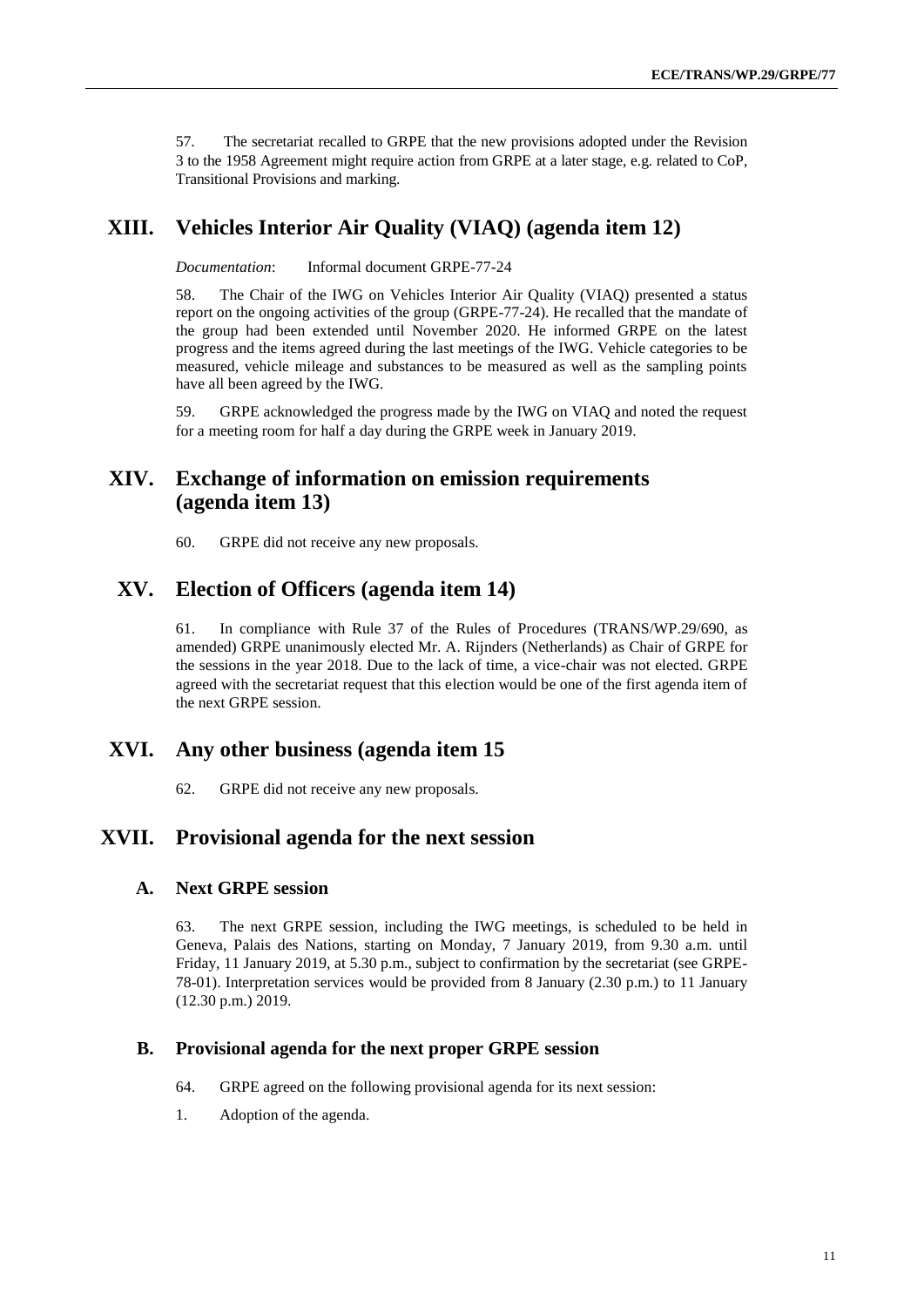- 2. Report on the last sessions of the World Forum for Harmonization of Vehicle Regulations (WP.29).
- 3. Light vehicles:
	- (a) UN Regulations Nos. 68 (Measurement of the maximum speed, including electric vehicles), 83 (Emissions of  $M_1$  and  $N_1$  vehicles), 101 (CO<sub>2</sub>) emissions/fuel consumption) and 103 (Replacement pollution control devices);
	- (b) UN Global Technical Regulations Nos. 15 (Worldwide harmonized Light vehicles Test Procedures (WLTP)) and 19 (Evaporative emission test procedure for the Worldwide harmonized Light vehicle Test Procedure (WLTP EVAP));
	- (c) Worldwide harmonized Real Driving Emissions test procedure.
- 4. Heavy duty vehicles:
	- (a) UN Regulations Nos. 49 (Emissions of compression ignition and positive ignition (LPG and CNG) engines) and 132 (Retrofit Emissions Control devices (REC));
	- (b) UN Global Technical Regulations Nos. 4 (World-wide harmonized Heavy Duty Certification procedure (WHDC)), 5 (World-Wide harmonized Heavy Duty On-Board Diagnostic systems (WWH-OBD)) and 10 (Off-Cycle Emissions (OCE));
	- (c) Worldwide provisions for Heavy Duty vehicles Fuel Economy.
- 5. UN Regulations Nos. 85 (Measurement of the net power), 115 (LPG and CNG retrofit systems), 133 (Recyclability of motor vehicles) and 143 (Heavy Duty Dual-Fuel Engine Retrofit Systems (HDDF-ERS)).
- 6. Agricultural and forestry tractors, non-road mobile machinery:
	- (a) UN Regulations Nos. 96 (Diesel emission (agricultural tractors)) and 120 (Net power of tractors and non-road mobile machinery);
	- (b) UN Global Technical Regulation No. 11 (Non-road mobile machinery engines).
- 7. Particle Measurement Programme (PMP).
- 8. Motorcycles and mopeds:
	- (a) UN Regulations Nos. 40 (Emission of gaseous pollutants by motor cycles) and 47 (Emission of gaseous pollutants of mopeds);
	- (b) Environmental and Propulsion Performance Requirements (EPPR) for L-category vehicles;
	- (c) UN Global Technical Regulations Nos. 2 (World-wide Motorcycle emissions Test Cycle (WMTC)), 17 (Crankcase and evaporative emissions of Lcategory vehicles) and 18 (On-Board Diagnostic (OBD) systems for Lcategory vehicles).
- 9. Electric Vehicles and the Environment (EVE).
- 10. Mutual Resolution No. 2 (M.R.2).
- 11. International Whole Vehicle Type Approval (IWVTA).
- 12. Vehicles Interior Air Quality (VIAQ).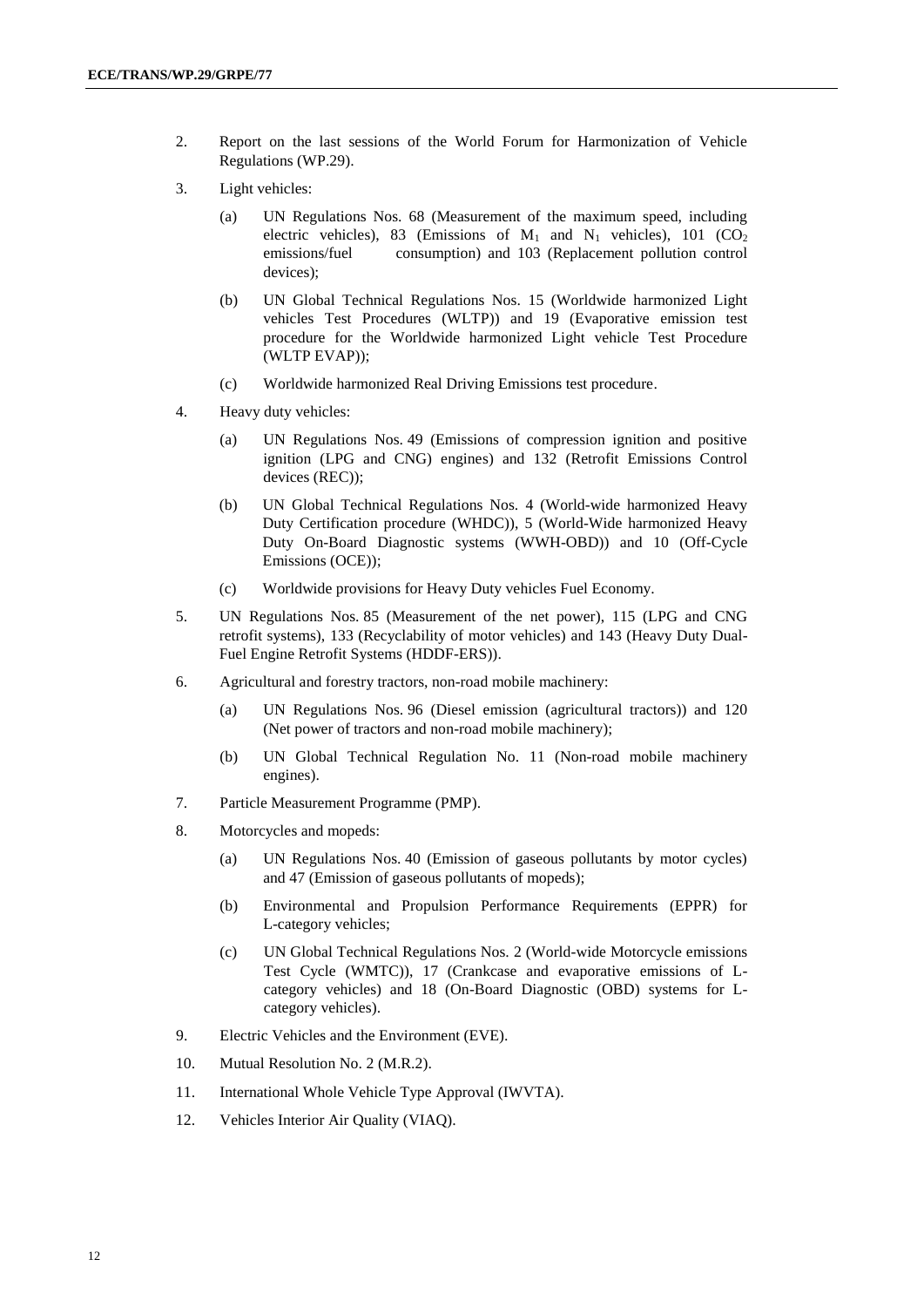- 13. Exchange of information on emission requirements.
- 14. Election of Officers.
- 15. Any other business.

#### **C. Informal meetings scheduled to be held in conjunction with the next GRPE session**

| 65. | The following informal meetings were scheduled to be held, subject to confirmation: |  |  |  |
|-----|-------------------------------------------------------------------------------------|--|--|--|
|-----|-------------------------------------------------------------------------------------|--|--|--|

| Date                         | Group                                                                                                        | Acronym                    | Time                                                |
|------------------------------|--------------------------------------------------------------------------------------------------------------|----------------------------|-----------------------------------------------------|
| Monday, 7                    | Worldwide harmonized Light vehicles Test<br>Procedure                                                        | WLTP                       | 9.30 a.m. $-12.30$ p.m.<br>$2.30$ p.m. $-5.30$ p.m. |
| January 2019                 | Heavy Duty Fuel Economy measurement<br>Workshop                                                              |                            | 9.30 a.m. $-12.30$ p.m.<br>$2.30$ p.m. $-5.30$ p.m. |
|                              | Worldwide harmonized Light vehicles Test<br>Procedure                                                        | WLTP                       | 9.30 a.m. $-12.30$ p.m.                             |
|                              | Electric Vehicles and the Environment                                                                        | <b>EVE</b>                 | 2.30 p.m. $-$ 5.30 p.m.                             |
| Tuesday, 8<br>January 2019   | <b>Environmental and Propulsion Performance</b><br>Requirements of L-category vehicles –<br>OBD <sub>2</sub> | EPPR-<br>OB <sub>D</sub> 2 | 2.30 p.m. $-$ 5.30 p.m.                             |
|                              | Particle Measurement Programme                                                                               | PMP                        | $2.30$ p.m. $-5.30$ p.m.                            |
|                              | <b>Environmental and Propulsion Performance</b><br>Requirements of L-category vehicles                       | <b>EPPR</b>                | 9.30 a.m. $-12.30$ p.m.<br>$2.30$ p.m. $-5.30$ p.m. |
| Wednesday, 9<br>January 2019 | Global Real Driving Emissions                                                                                | <b>RDE</b>                 | 9.30 a.m. $-12.30$ p.m.<br>$2.30$ p.m. $-5.30$ p.m. |
|                              | Vehicle Interior Air Quality                                                                                 | VIAO                       | $2.30$ p.m. $-5.30$ p.m.                            |

66. The agendas of these meetings will be prepared by the respective Technical Secretaries and distributed to the members of each group prior to each meeting.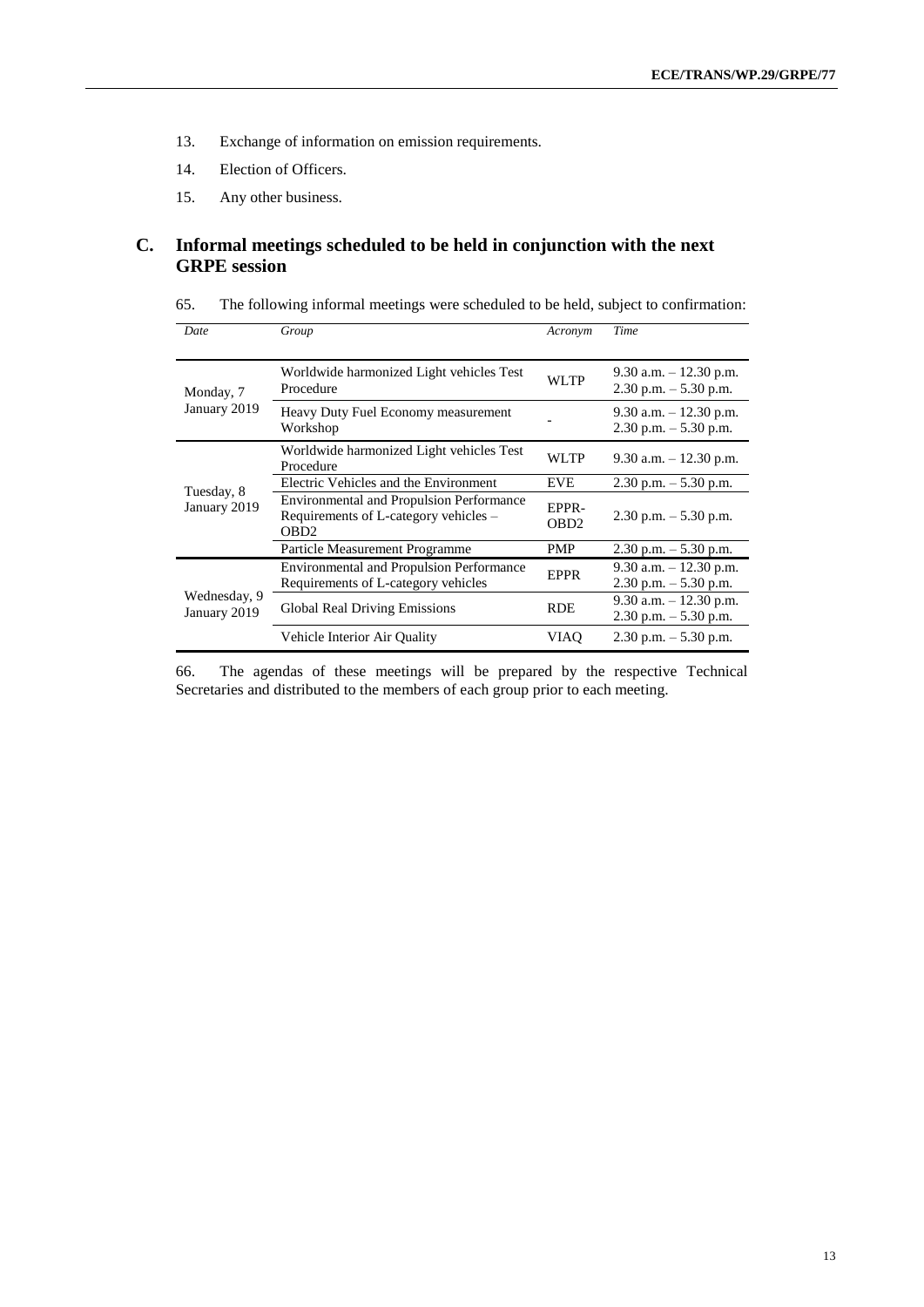## **Annex I**

#### **List of informal documents (GRPE-76- ) distributed without an official symbol before and during the session**

| No.          | (Author) Title                                                                                                   | Follow-<br>up |
|--------------|------------------------------------------------------------------------------------------------------------------|---------------|
| $\mathbf{1}$ | (Secretariat) Informal meetings in conjunction with the GRPE (proper) session: schedule and<br>rooms reservation | A             |
| 2            | (The Netherlands) Proposal for amendments to ECE/TRANS/WP.29/GRPE/2018/14                                        | B             |
| 3            | (The Netherlands) Proposal for amendments to ECE/TRANS/WP.29/GRPE/2018/16                                        | B             |
| 4            | (Secretariat) General information                                                                                | A             |
| 5            | (OICA) PN and reference fuels in UN Regulation No.83.07                                                          | $\mathsf{C}$  |
| 6            | (OICA) Amendment Proposal of UN Regulation No. 85                                                                | C             |
| 7            | (OICA) EVE-HEV Systempower-OICA position                                                                         | A             |
| 8            | (OICA) HDV-Fuel Efficiency Harmonization                                                                         | A             |
| 9            | (Italy) Proposal for amendments to UN Regulation No. 115                                                         | A             |
| 10           | (Secretariat) Report on the March 2018 session of WP.29                                                          | A             |
| 11           | (EC) Updates to GRPE-76-34e to latest EU status                                                                  | B             |
| 12           | (EC) Amendments to M.R.2                                                                                         | D             |
| 13r2         | (Secretariat) Updated and consolidated provisional agenda                                                        | A             |
| 14           | (PMP) Status report                                                                                              | A             |
| 15           | (EC, Japan and Korea) Draft ToRs for IWG on RDE                                                                  | A             |
| 16           | (EGEA) Request for guidance on standardisation of eOBD data related to the urea<br>system sensors                | A             |
| 17           | (WLTP) UN GTR 15 amendment 5 draft proposal                                                                      | $\mathsf{C}$  |
| 18           | (WLTP) UN GTR 19 amendment 2 draft proposal                                                                      | C             |
| 19           | (IWVTA) Ambassador report                                                                                        | A             |
| 20           | (OICA) Clarification of GRPE-2018-19 justification                                                               | A             |
| 21           | (WLTP) Transposition Task Force Update                                                                           | A             |
| 22           | (WLTP) Status Report                                                                                             | A             |
| 23           | (AEGPL) Position on GRPE 77-09                                                                                   | A             |
| 24           | (VIAQ) Status Report                                                                                             | A             |
| 25           | (EPPR) Status Report                                                                                             | A             |
| 26           | (EC) Adaptation process of UN Regulation No. 132                                                                 | A             |
| 27           | (OICA) Position on GRPE-77-15                                                                                    | A             |
| 28           | (EVE) Status Report                                                                                              | A             |
| 29           | (EPPR) Draft GTR 2                                                                                               | $\mathsf{C}$  |
| 30           | (EC) The need for an RDE GTR                                                                                     | A             |
| 31           | (OICA) proposal to amend GRPE/2018/18                                                                            | B             |

*Notes:*

A Consideration by GRPE completed or to be superseded;

B Adopted;

C Further consideration on the basis of a revised proposal;<br>D Distribute at the January 2019 session with an official sy

Distribute at the January 2019 session with an official symbol.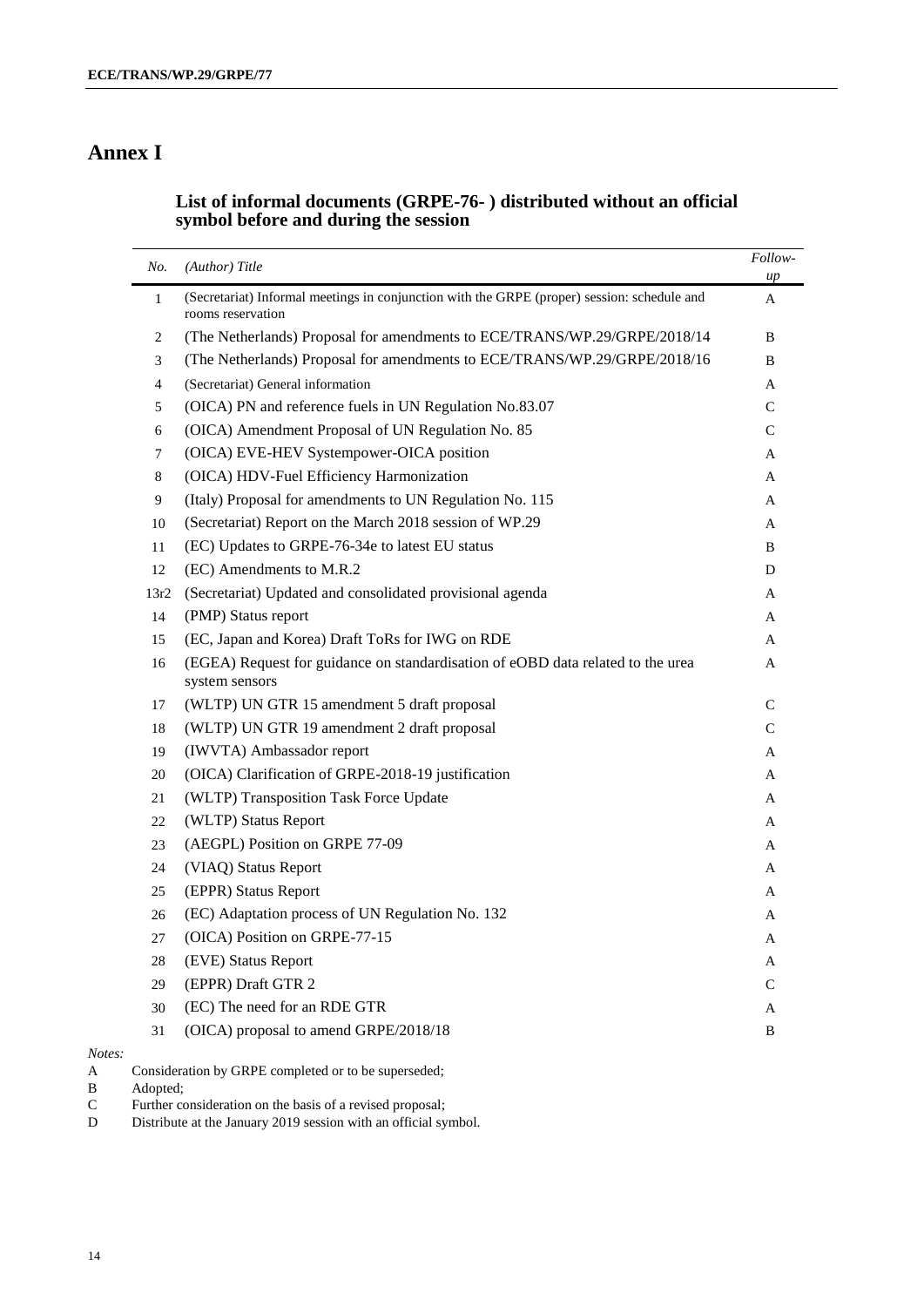## **Annex II**

| Date        | Time                                                                            | Group                                                                           | Acronym     |
|-------------|---------------------------------------------------------------------------------|---------------------------------------------------------------------------------|-------------|
| 4 June 2018 | Worldwide harmonized Light vehicles Test<br>9:30 a.m. - 12:30 p.m.<br>Procedure |                                                                                 | <b>WLTP</b> |
|             | $2:30$ p.m. $-5:30$ p.m.                                                        | Worldwide harmonized Light vehicles Test<br>Procedure                           | WLTP        |
| 5 June 2018 | $9:30$ a.m. - 12:30 p.m.                                                        | Worldwide harmonized Light vehicles Test<br>Procedure                           | WLTP        |
|             | 2:30 p.m. - 5:30 p.m.                                                           | <b>EVE</b>                                                                      | <b>EVE</b>  |
| 6 June 2018 | $9:30$ a.m. - 12:30 p.m.                                                        | Environmental and Propulsion Performance<br>Requirements of L-category vehicles | EPPR        |
|             | $2:30$ p.m. - 5:30 p.m.                                                         | Environmental and Propulsion Performance<br>Requirements of L-category vehicles | <b>EPPR</b> |
|             |                                                                                 | Vehicle Interior Air Quality                                                    | VIAO        |

## **Informal meetings held in conjunction with the GRPE session**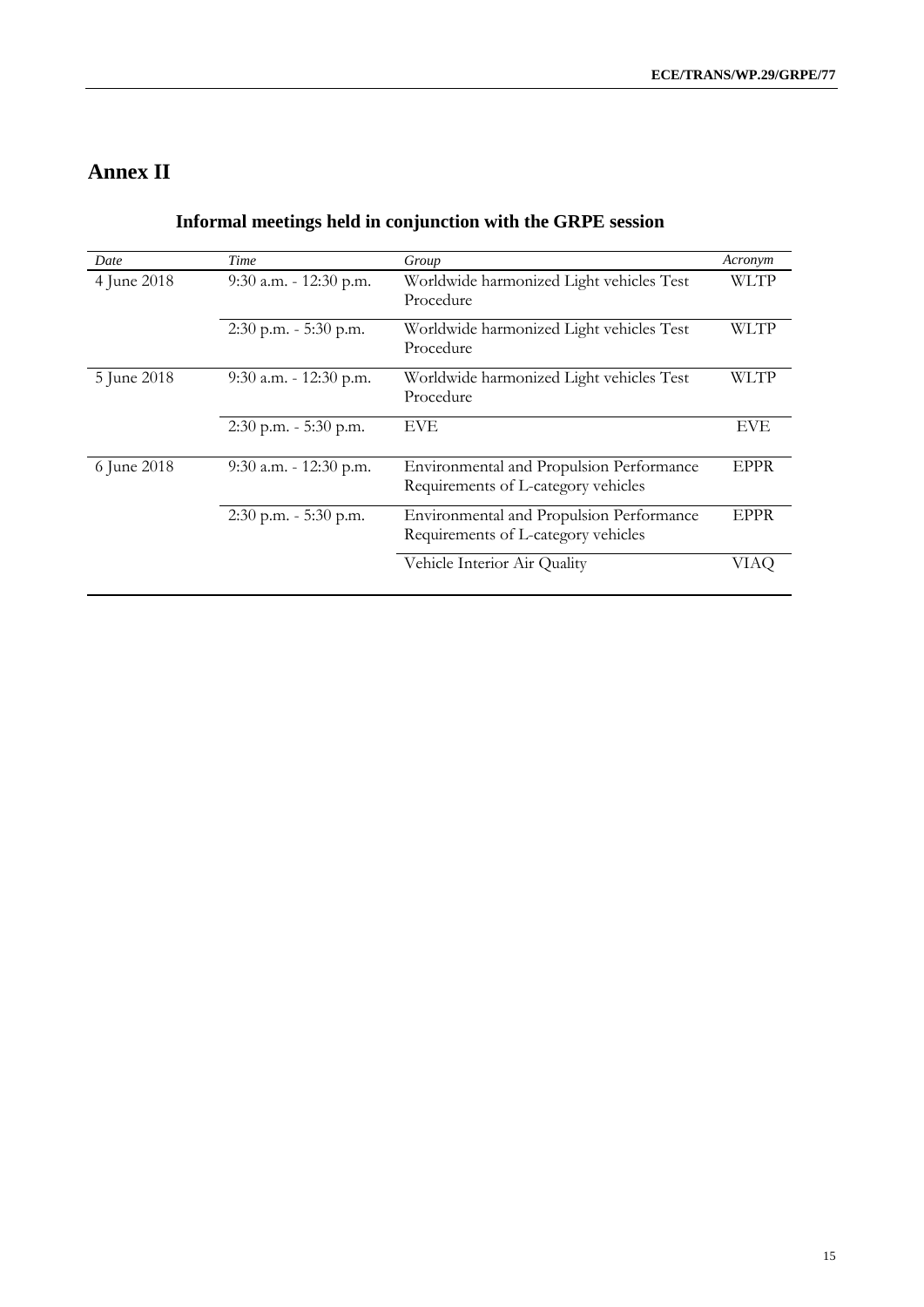## **Annex III**

## **List of GRPE informal working groups, task forces and subgroups**

| Name (Acronym) (Status)                                                                                     | Chair or Co-chairs                                                                                                                                                 | <b>Secretaries</b>                                                                                                                                               | End of mandate |
|-------------------------------------------------------------------------------------------------------------|--------------------------------------------------------------------------------------------------------------------------------------------------------------------|------------------------------------------------------------------------------------------------------------------------------------------------------------------|----------------|
| Environmental and<br>Propulsion<br>Performance<br>Requirements of L-<br>category vehicles<br>(EPPR) (group) | Adolfo Perujo,<br>Adolfo.PERUJO@ec.europa.eu                                                                                                                       | Daniela Leveratto,<br>d.leveratto@immamotorcycles.org<br>Hardik Makhija,<br>hardik@siam.in                                                                       | December 2020  |
| Electric Vehicles and<br>the Environment<br>(EVE) (group)                                                   | Michael Olechiw,<br>Olechiw.Michael@epamail.epa.gov<br>Chen Chunmei (vice-Chair),<br>chencm@miit.gov.cn<br>Kazuyuki Narusawa (vice-Chair),<br>narusawa@ntsel.go.jp | Andrew Giallonardo,<br>Andrew.Giallonardo@ec.gc.ca                                                                                                               | November 2019  |
| Particle Measurement<br>Programme (PMP)<br>(group)                                                          | Giorgio Martini,<br>giorgio.martini@ec.europa.eu                                                                                                                   | Caroline Hosier,<br>chosier@ford.com                                                                                                                             | June 2019      |
| Vehicle Interior Air<br>Quality (VIAQ)<br>(group)                                                           | Andrey Kozlov,<br>a kozlov@nami.ru<br>Jong Soon Lim (vice-Chair),<br>jongsoon@ts2020.kr                                                                            | Mark Polster<br>mpolster@ford.com                                                                                                                                | November 2020  |
| Worldwide<br>harmonized Light<br>vehicles Test<br>Procedure (WLTP) -<br>Phase 2 (group)                     | Robertus Cuelenaere,<br>rob.cuelenaere@tno.nl<br>Daisuke Kawano (vice-Chair),<br>kawano@ntsel.go.jp                                                                | Noriyuki Ichikawa (co-Technical<br>Secretary),<br>noriyuki_ichikawa@mail.toyota.co.jp<br>Markus Bergmann (co-Technical<br>Secretary),<br>markus.bergmann@audi.de | December 2019  |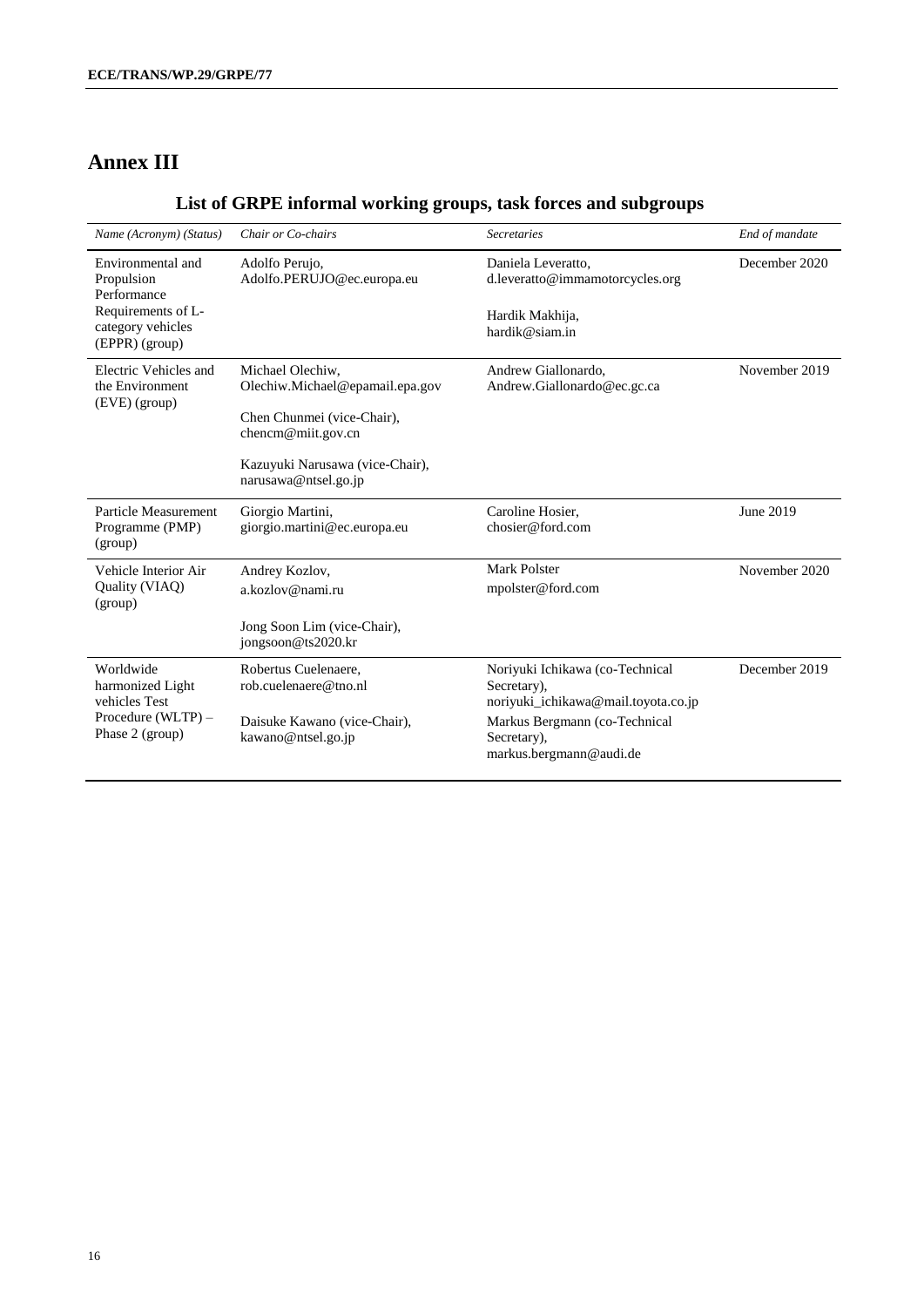#### **Annex IV**

#### **Adopted amendments to ECE/TRANS/WP.29/GRPE/2018/14**

**Adopted on the basis of GRPE-77-02 (see para. 8)**

#### **A. A new Supplement to the 06 series of amendments**

*Paragraphs 2.23. and 2.23.1.,* amend to read:

| <u>"2.23.</u> | "Bi fuel vehicle" means a vehicle with two separate fuel storage systems that |
|---------------|-------------------------------------------------------------------------------|
|               |                                                                               |
|               | is designed to run on only one fuel at a time. The simultaneous use of both   |
|               |                                                                               |
|               | fuels is limited in amount and duration.                                      |

- 2.23.1. "Bi-fuel gas vehicle" means a bi-fuel vehicle that can run on petrol (petrol mode) and also on either LPG, NG/biomethane, or hydrogen (gas mode).
- **2.23. "***Bi-fuel vehicle***" means a vehicle with two separate fuel storage systems that is designed to run primarily on only one fuel at a time; however the simultaneous use of both fuels is permitted in limited amount and duration.**
- **2.23.1. "***Bi-fuel gas vehicle***" means a bi-fuel vehicle where the two fuels are petrol (petrol mode) and either LPG, NG/biomethane, or hydrogen.**"

*Paragraph 5.3.1.2.4.,* amend to read:

"5.3.1.2.4. During the test the exhaust gases are diluted and a proportional sample collected in one or more bags. The exhaust gases of the vehicle tested are diluted, sampled and analysed, following the procedure described below, and the total volume of the diluted exhaust is measured. Not only are the carbon monoxide, hydrocarbon and nitrogen oxide emissions recorded, but also the particulate pollutant emissions from vehicles equipped with compressionignition engines **and direct injection petrol engines**."

*Annex 7, paragraph 7.4.4.3.,* amend to read:

"7.4.4.3. At the request of the manufacturer an alternative purge tat **test** procedure can be used, if the procedure has been presented to and has been accepted by the Technical Service during the type approval procedure."

*Annex 8, paragraph 3.2.1.,* amend to read:

"3.2.1. Start of engine, start of the sampling and the operation of the first cycle shall be in accordance with Table 1 Table A4a/1 and Figure A4a/1 in Annex 4a to this Regulation."

*Annex 14, paragraph 3.1.1.*, amend to read:

"3.1.1. Two tests shall be performed under the following conditions:

Condition A: Test shall be earried out started with a fully charged electrical energy/power storage device.

Condition B: Test shall be carried out **started** with an electrical energy/power storage device in minimum state of charge (maximum discharge of capacity)**.**

The profile of the State of Charge (SOC) of the electrical energy/power storage device during different stages of the Type I test is given in Appendix 1."

*Annex 14, paragraph 3.2.1.*, amend to read: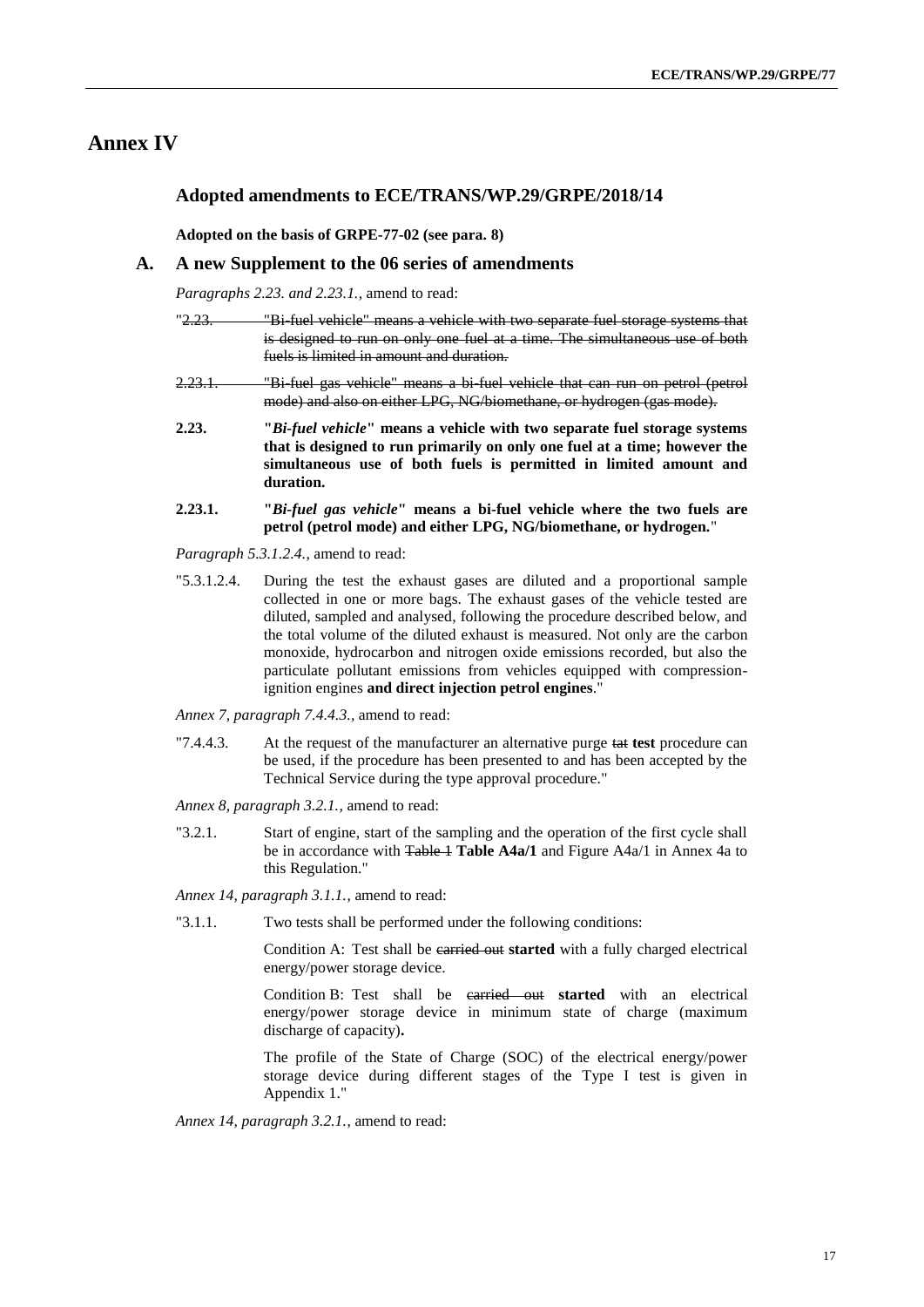- "3.2.1. Two tests shall be performed under the following conditions:
- 3.2.1.1. Condition A: Test shall be carried out **started** with a fully charged electrical energy/power storage device.
- 3.2.1.2. Condition B: Test shall be carried out **started** with an electrical energy/power storage device in minimum state of charge (maximum discharge of capacity). **and carried out with an operating mode keeping the vehicle in charge-sustaining operating condition, that being an operating condition in which the energy/power stored in the energy/power storage device may fluctuate but, on average, is maintained at a neutral charging balance level while the vehicle is driven.**
- 3.2.1.3. **In agreement with the responsible type approval authority and justified by the manufacturer, the following operation modes shall not be considered for the purpose of testing:**

- **Operating modes, such as 'charge mode'***,* **which are not limited to vehicle propulsion but which, in addition to vehicle propulsion, are charging the energy power/storage device in order to facilitate locally emission-free driving (e.g. under urban conditions), such as 'charge mode';** 

- **Operating modes for vehicle maintenance, such as 'maintenance mode';** 

- **Operating modes for special limited purposes and not intended for daily operation, such as 'mountain mode'.**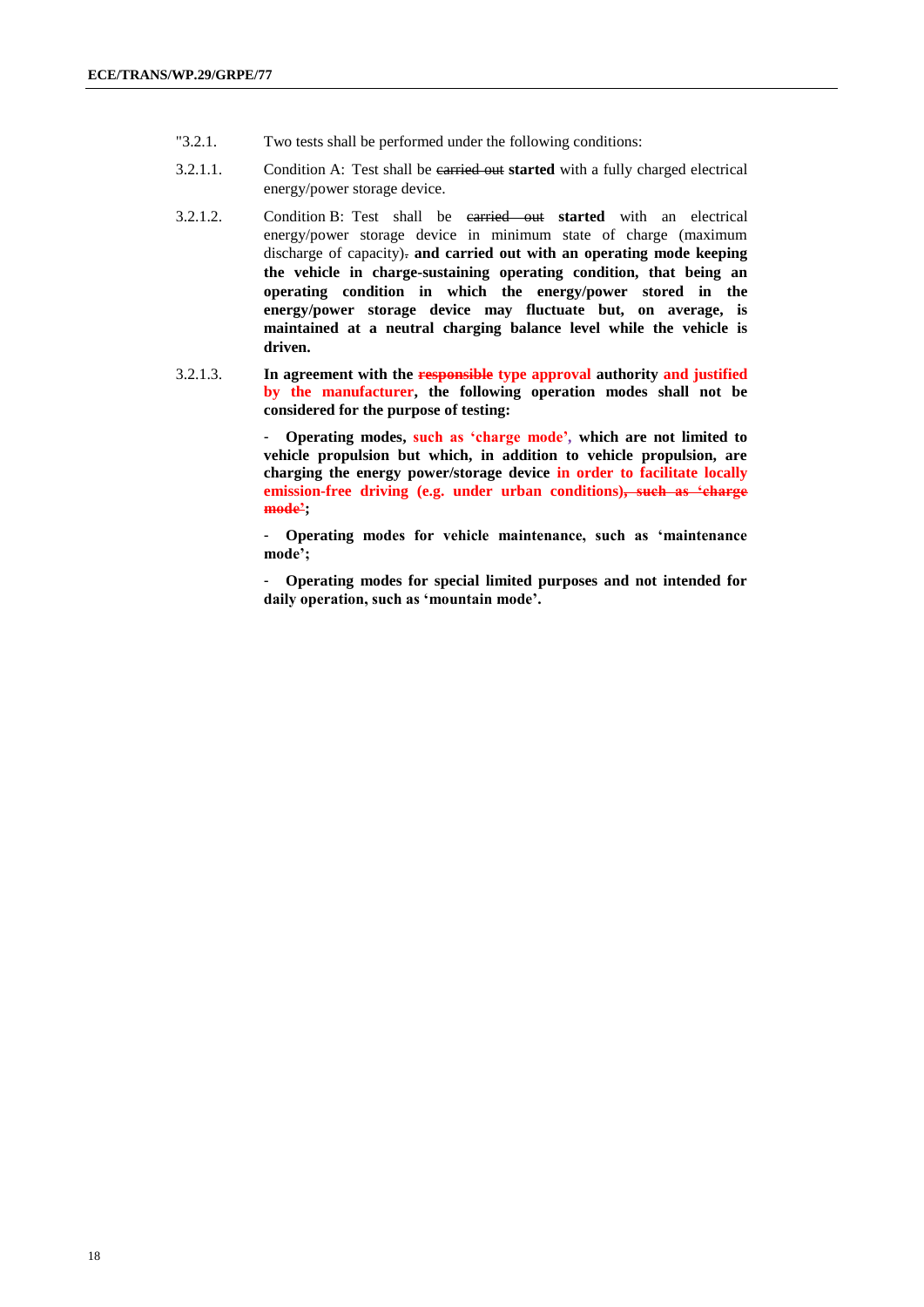**On the basis of information provided by the manufacturer, the Technical Service shall make sure that the emission limits specified in Table 1 in paragraph 5.3.1.4. of this Regulation are not exceeded in all hybrid modes, with the exception of the 'maintenance mode'.**

The operating mode switch shall be positioned according to Table A14/1**.**

#### Table A14/1

| Hybrid-modes                        | -Pure electric     | -Pure fuel                      | -Pure electric            | <del>- Hybrid mode n<sup>1</sup></del> |
|-------------------------------------|--------------------|---------------------------------|---------------------------|----------------------------------------|
|                                     | $-Hvbrid$          | <del>consuming</del><br>-Hybrid | $-Pure$ fuel<br>consuming | $\overline{a}$                         |
| <b>Battery</b><br>state             |                    |                                 | $-Hvbrid$                 | <del>- Hybrid mode m<sup>1</sup></del> |
| of charge                           | Switch in position | Switch in position              | Switch in position        | Switch in position                     |
| Condition A<br>Fully charged        | Hybrid             | <b>Hybrid</b>                   | Hybrid                    | <sup>2</sup> Mostelectric hybrid mode  |
| Condition B<br>Min. state of charge | <b>Hybrid</b>      | Fuel consuming                  | Fuel consuming            | Most fuel consuming mode <sup>3</sup>  |

*Notes*:

<sup>1</sup> For instance: sport, economic, urban, extra-urban position ...

<sup>2</sup> Most electric hybrid mode: The hybrid mode which can be proven to have the highest electricity consumption of all selectable hybrid modes when tested in accordance with condition A of paragraph 4. of Annex 10 to Regulation No. 101, to be established based on information provided by the manufacturer and in agreement with the technical service.

<sup>3</sup>*Most fuel consuming hybrid mode:*The hybrid mode which can be proven to have the highest fuel consumption of all selectable hybrid modes when tested in accordance with condition B of paragraph 4. of Annex 10 to Regulation No. 101, to be established based on information provided by the manufacturer and in agreement with the technical service.

- **3.2.1.4. The operating mode shall be selected as described in paragraphs 3.2.1.4.1. to 3.2.1.4.2.2. inclusive.**
- **3.2.1.4.1. Operating mode selection for Condition A**
- **3.2.1.4.1.1. If there is a single operating mode under condition A that is always selected when the vehicle is switched on regardless of the operating mode selected when the vehicle was previously shut down, and which cannot be switched to another mode without an intentional action of the driver or be redefined, this single operating mode shall be selected.**
- **3.2.1.4.1.2. If there is no single operating mode under condition A that is always selected when the vehicle is switched on, the most electric energy consuming mode shall be selected.**
- **3.2.1.4.2. Operating mode selection for Condition B**
- **3.2.1.4.2.1. If there is a single operating mode under condition B that is always selected when the vehicle is switched on regardless of the operating mode selected when the vehicle was previously shut down, and which cannot be switched to another mode without an intentional action of the driver or be redefined, this single operating mode shall be selected.**
- **3.2.1.4.2.2. If there is no single operating mode under condition B that is always selected when the vehicle is switched on, the most fuel consuming mode shall be selected.**"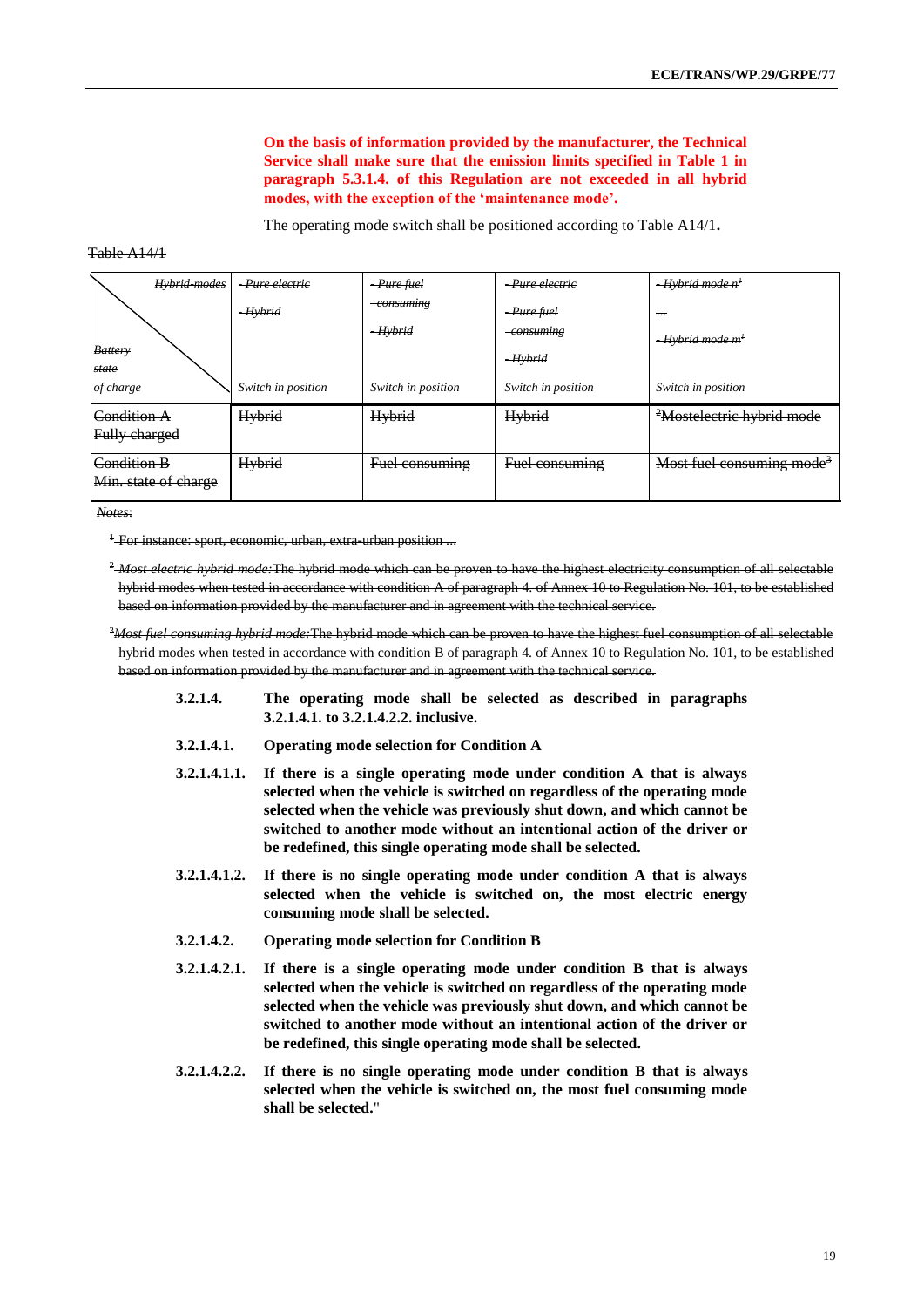#### **B. A new Supplement to the 07 series of amendments**

*Paragraphs 2.23. and 2.23.1.,* amend to read:

| <u>"2.23.</u> | "Bi fuel vehicle" means a vehicle with two separate fuel storage systems that |
|---------------|-------------------------------------------------------------------------------|
|               | is designed to run on only one fuel at a time. The simultaneous use of both   |
|               | fuels is limited in amount and duration.                                      |

- 2.23.1. "Bi-fuel gas vehicle" means a bi-fuel vehicle that can run on petrol (petrol mode) and also on either LPG, NG/biomethane, or hydrogen (gas mode).
- **2.23. "***Bi-fuel vehicle***" means a vehicle with two separate fuel storage systems that is designed to run primarily on only one fuel at a time; however the simultaneous use of both fuels is permitted in limited amount and duration.**
- **2.23.1. "***Bi-fuel gas vehicle***" means a bi-fuel vehicle where the two fuels are petrol (petrol mode) and either LPG, NG/biomethane, or hydrogen.**"

*Paragraph 5.3.1.2.4.,* amend to read:

"5.3.1.2.4. During the test the exhaust gases are diluted and a proportional sample collected in one or more bags. The exhaust gases of the vehicle tested are diluted, sampled and analysed, following the procedure described below, and the total volume of the diluted exhaust is measured. Not only are the carbon monoxide, hydrocarbon and nitrogen oxide emissions recorded, but also the particulate pollutant emissions from vehicles equipped with compressionignition engines **and direct injection petrol engines**."

*Annex 7, paragraph 7.4.4.3.,* amend to read:

"7.4.4.3. At the request of the manufacturer an alternative purge tat **test** procedure can be used, if the procedure has been presented to and has been accepted by the Technical Service during the type approval procedure."

*Annex 8, paragraph 3.2.1.,* amend to read:

"3.2.1. Start of engine, start of the sampling and the operation of the first cycle shall be in accordance with Table 1 Table A4a/1 and Figure A4a/1 in Annex 4a to this Regulation."

*Appendix 1 to Annex 11, paragraph 6.5.3.5.,* amend to read:

"6.5.3.5. When a fault is registered, the manufacturer shall identify the fault using an appropriate ISO/SAE controlled fault code specified in one of the standards listed in paragraph 6.5.3.2.(d) of this appendix relating to "emission related system diagnostic trouble codes". If such identification is not possible, the manufacturer may use manufacturer controlled diagnostic trouble codes according to the same standard. The fault codes shall be fully accessible by standardised diagnostic equipment complying with the provisions of paragraph 6.5.3.2. **paragraph 6.5.3.3.** of this annex **appendix**.

> The vehicle manufacturer shall provide to a national standardization body the details of any emission-related diagnostic data, e.g. PID's, OBD monitor Id's, Test Id's not specified in the standard listed in paragraph 6.5.3.2.(a) of this appendix but related to this Regulation."

*Annex 14, paragraph 3.1.1.*, amend to read:

"3.1.1. Two tests shall be performed under the following conditions: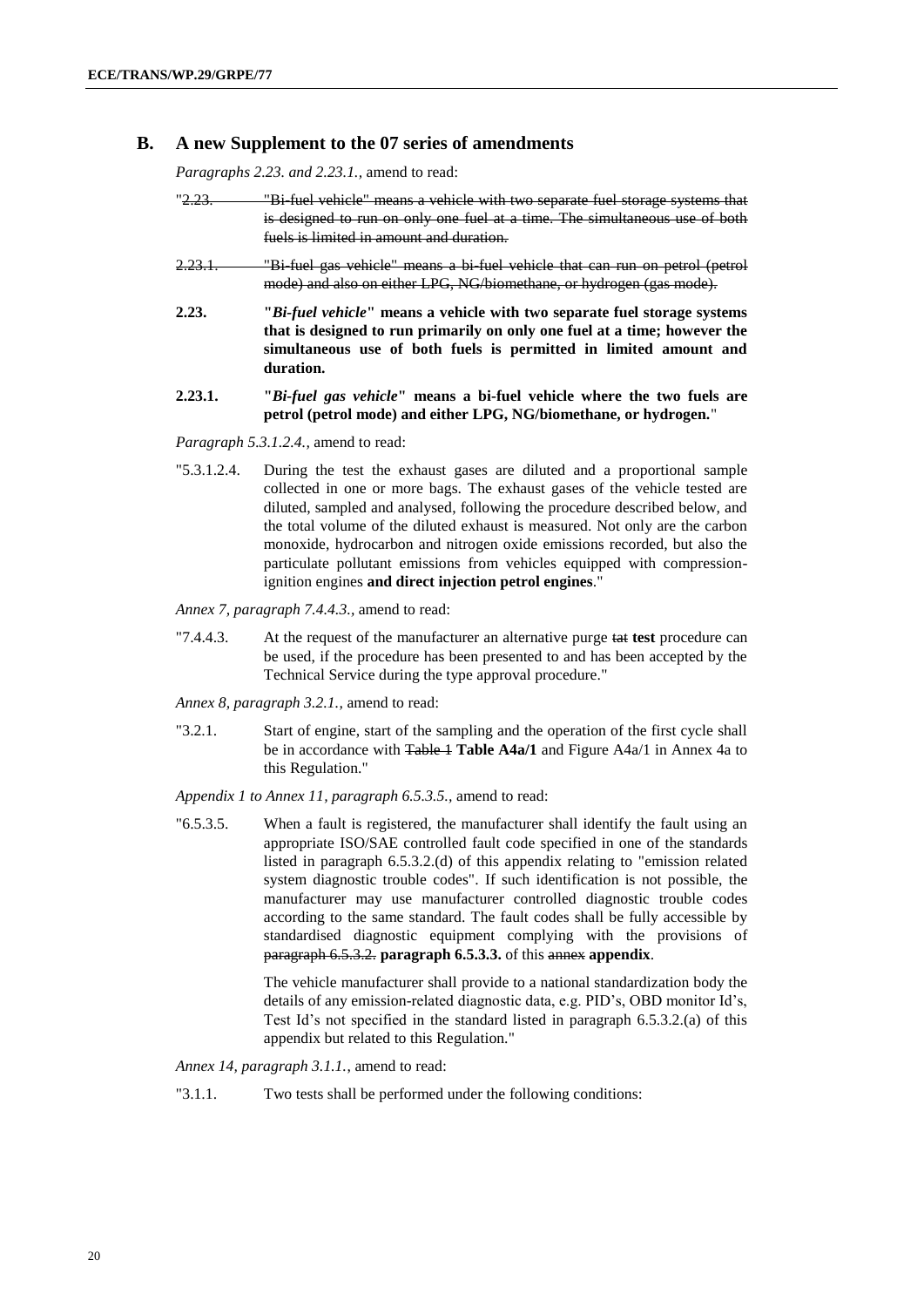Condition A: Test shall be carried out **started** with a fully charged electrical energy/power storage device.

Condition B: Test shall be carried out **started** with an electrical energy/power storage device in minimum state of charge (maximum discharge of capacity)**.**

The profile of the State of Charge (SOC) of the electrical energy/power storage device during different stages of the Type I test is given in Appendix 1 to this annex."

*Annex 14, paragraph 3.2.1.*, amend to read:

- "3.2.1. Two tests shall be performed under the following conditions:
- 3.2.1.1. Condition A: Test shall be carried out **started** with a fully charged electrical energy/power storage device.
- 3.2.1.2. Condition B: Test shall be carried out **started** with an electrical energy/power storage device in minimum state of charge (maximum discharge of capacity). **and carried out with an operating mode keeping the vehicle in charge-sustaining operating condition, that being an operating condition in which the energy/power stored in the energy/power storage device may fluctuate but, on average, is maintained at a neutral charging balance level while the vehicle is driven.**
- 3.2.1.3. **In agreement with the responsible type approval authority and justified by the manufacturer, the following operation modes shall not be considered for the purpose of testing:**

- **Operating modes, such as 'charge mode'***,* **which are not limited to vehicle propulsion but which, in addition to vehicle propulsion, are charging the energy power/storage device in order to facilitate locally emission-free driving (e.g. under urban conditions), such as 'charge mode';** 

- **Operating modes for vehicle maintenance, such as 'maintenance mode';** 

- **Operating modes for special limited purposes and not intended for daily operation, such as 'mountain mode'.**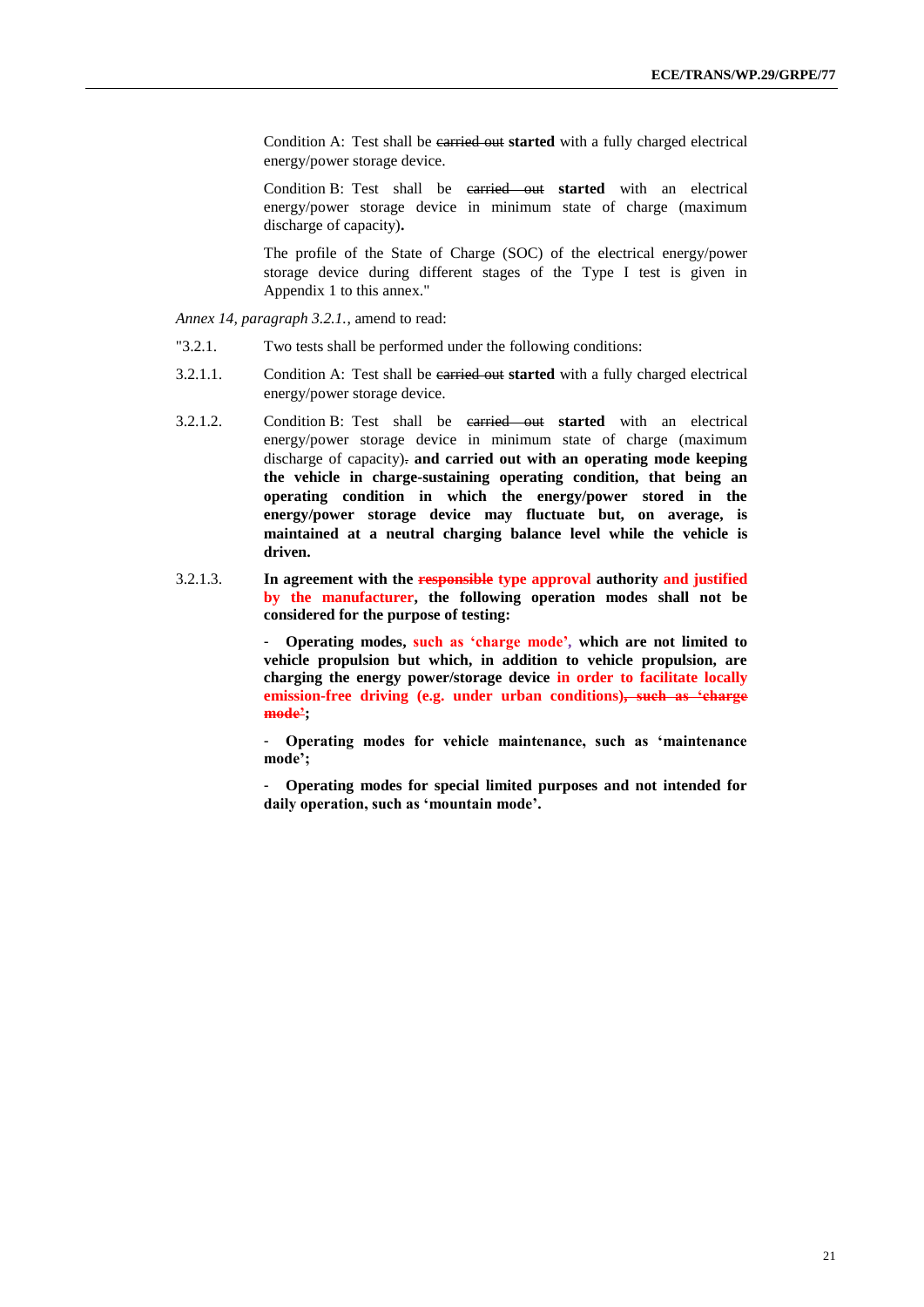**On the basis of information provided by the manufacturer, the Technical Service shall make sure that the emission limits specified in Table 1 in paragraph 5.3.1.4. of this Regulation are not exceeded in all hybrid modes, with the exception of the 'maintenance mode'.**

The operating mode switch shall be positioned according to Table A14/1**.**

#### Table A14/1

| Hybrid-modes            | -Pure electric     | $-Pure$ fuel         | -Pure electric                   | $-Hvbrid$ mode $n^1$                   |
|-------------------------|--------------------|----------------------|----------------------------------|----------------------------------------|
|                         | $-Hvbrid$          | consuming<br>-Hybrid | $-Pure$ fuel<br><i>consuming</i> | $\overline{\phantom{a}}$               |
| <b>Battery</b><br>state |                    |                      | $-Hvbrid$                        | <del>- Hybrid mode m<sup>1</sup></del> |
| of charge               | Switch in position | Switch in position   | Switch in position               | Switch in position                     |
| <del>Condition A</del>  | <b>Hybrid</b>      | Hybrid               | Hybrid                           | <sup>2</sup> Mostelectric hybrid mode  |
| Fully charged           |                    |                      |                                  |                                        |
| Condition B             | Hybrid             | Fuel consuming       | Fuel consuming                   | Most fuel consuming mode <sup>3</sup>  |
| Min. state of charge    |                    |                      |                                  |                                        |

*Notes*:

<sup>1</sup> For instance: sport, economic, urban, extra-urban position ...

<sup>2</sup>-Most electric hybrid mode: The hybrid mode which can be proven to have the highest electricity consumption of all selectable hybrid modes when tested in accordance with condition A of paragraph 4. of Annex 8 to Regulation No. 101, to be established based on information provided by the manufacturer and in agreement with the technical service.

<sup>3</sup>*Most fuel consuming hybrid mode:*The hybrid mode which can be proven to have the highest fuel consumption of all selectable hybrid modes when tested in accordance with condition B of paragraph 4. of Annex 8 to Regulation No. 101, to be established based on information provided by the manufacturer and in agreement with the technical service.

- **3.2.1.4. The operating mode shall be selected as described in paragraphs 3.2.1.4.1. to 3.2.1.4.2.2. inclusive.**
- **3.2.1.4.1. Operating mode selection for Condition A**
- **3.2.1.4.1.1. If there is a single operating mode under condition A that is always selected when the vehicle is switched on regardless of the operating mode selected when the vehicle was previously shut down, and which cannot be switched to another mode without an intentional action of the driver or be redefined, this single operating mode shall be selected.**
- **3.2.1.4.1.2. If there is no single operating mode under condition A that is always selected when the vehicle is switched on, the most electric energy consuming mode shall be selected.**
- **3.2.1.4.2. Operating mode selection for Condition B**
- **3.2.1.4.2.1. If there is a single operating mode under condition B that is always selected when the vehicle is switched on regardless of the operating mode selected when the vehicle was previously shut down, and which cannot be switched to another mode without an intentional action of the driver or be redefined, this single operating mode shall be selected.**
- **3.2.1.4.2.2. If there is no single operating mode under condition B that is always selected when the vehicle is switched on, the most fuel consuming mode shall be selected."**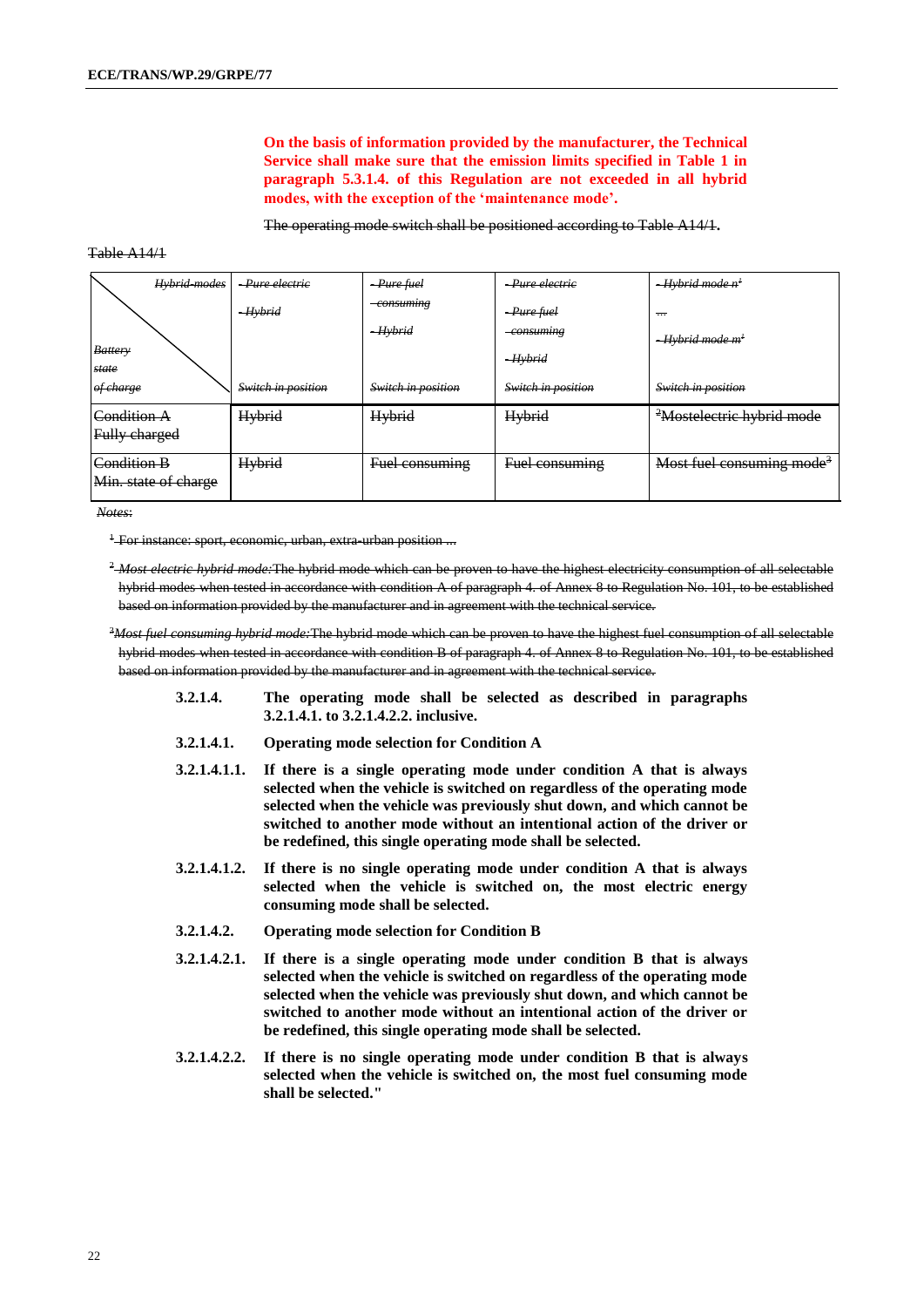## **Annex V**

#### **Adopted amendments to ECE/TRANS/WP.29/GRPE/2018/16**

#### **Adopted on the basis of GRPE-77-03 (see para. 8)**

*Annex 8, paragraph 3.1.*, amend to read:

"3.1. Two tests shall be performed under the following conditions:

Condition A: Test shall be carried out **started** with a fully charged electrical energy/power storage device.

Condition B: Test shall be carried out **started** with an electrical energy/power storage device in minimum state of charge (maximum discharge of capacity)**.**

The profile of the State of Charge (SOC) of the electrical energy/power storage device during different stages of the Type I test is given in Appendix 1 to this annex."

*Annex 8, paragraph 4.1.*, amend to read:

- "4.1. Two tests shall be performed under the following conditions:
- 4.1.1. Condition A: Test shall be carried out **started** with a fully charged electrical energy/power storage device.
- 4.1.2. Condition B: Test shall be carried out **started** with an electrical energy/power storage device in minimum state of charge (maximum discharge of capacity). **and carried out with an operating mode keeping the vehicle in chargesustaining operating condition, that being an operating condition in which the energy/power stored in the energy/power storage device may fluctuate but, on average, is maintained at a neutral charging balance level while the vehicle is driven.**
- **4.1.3. In agreement with the responsible type approval authority and justified by the manufacturer, the following operation modes shall not be considered for the purpose of testing:**

- **Operating modes, such as 'charge mode'***,* **which are not limited to vehicle propulsion but which, in addition to vehicle propulsion, are charging the energy power/storage device in order to facilitate locally emission-free driving (e.g. under urban conditions), such as 'charge mode';** 

- **Operating modes for vehicle maintenance, such as 'maintenance mode';** 

- **Operating modes for special limited purposes and not intended for daily operation, such as 'mountain mode'.** 

The operating mode switch shall be positioned according to the table below**:** 

| Hybrid-modes    | <del>∜ Pure electric</del> | $\bigcirc$ Pure fuel consuming | <del><i>♦ Pure electric</i></del> | $\bigoplus$ Hybrid mode n <sup>*</sup> |
|-----------------|----------------------------|--------------------------------|-----------------------------------|----------------------------------------|
|                 | $\leftrightarrow$ Hybrid   | $\leftrightarrow$ Hybrid       | $\bigcirc$ Pure fuel consuming    | ⊕                                      |
|                 |                            |                                | $\&$ Hybrid                       | <del>₿Hybrid mode m*</del>             |
|                 |                            |                                |                                   |                                        |
|                 |                            | Switch in                      | Switch in                         |                                        |
| <b>Battery</b>  | Switch in                  | position                       | position                          | Switch in                              |
| state of charge | position                   |                                |                                   | position                               |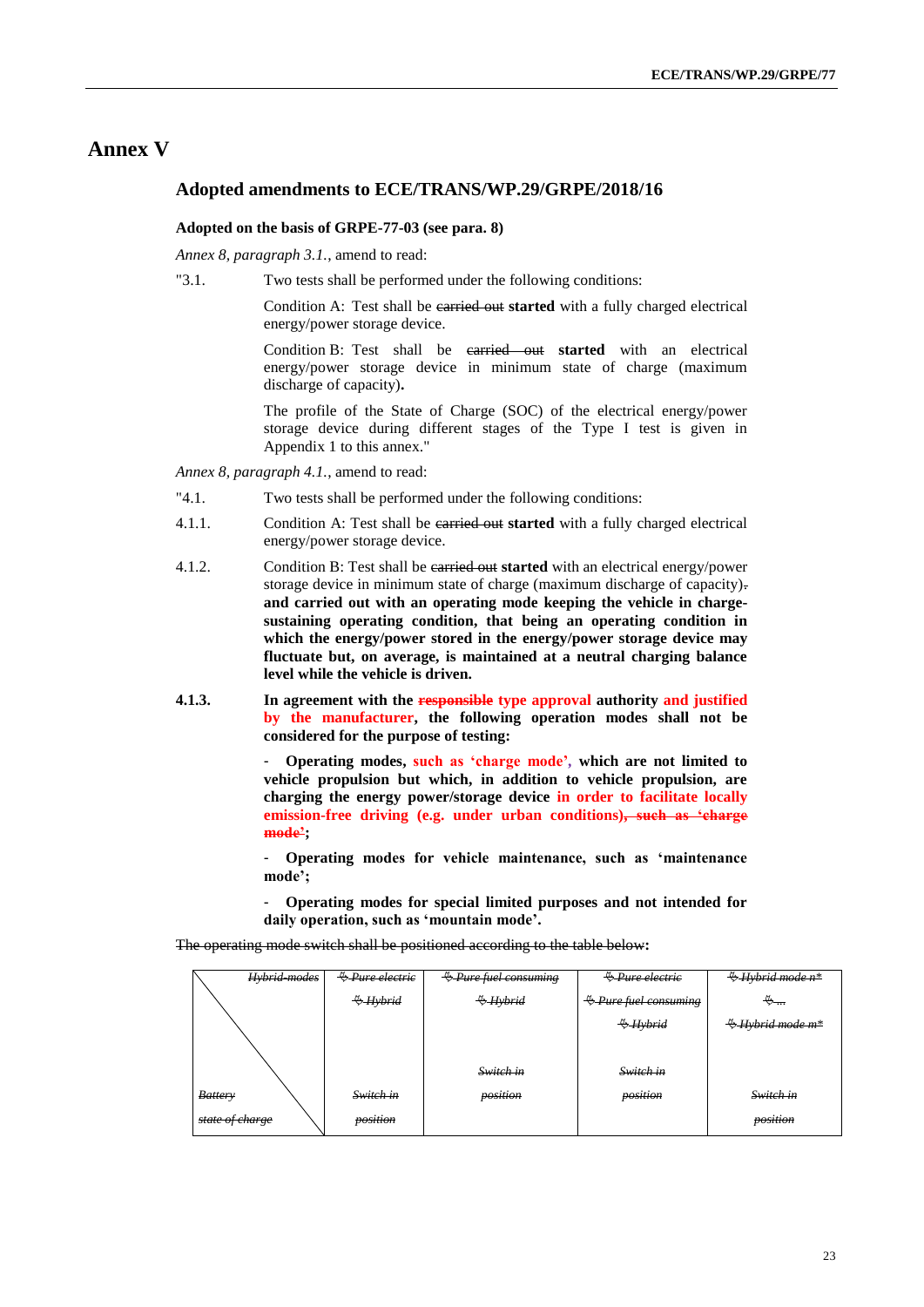|        | Condition A   | <b>Hybrid</b> | Hybrid         | Hybrid    | Most electric |
|--------|---------------|---------------|----------------|-----------|---------------|
| $\ast$ | Fully charged |               |                |           | hybrid mode** |
|        |               |               |                |           |               |
|        | F             |               |                |           |               |
|        | Condition B   | <b>Hybrid</b> | Fuel consuming | Fuel      | Most fuel     |
|        | Min. state    |               |                | Consuming | consuming     |
|        | of charge     |               |                |           | mode***       |
|        | $\mathbf n$   |               |                |           |               |

stance: sport, economic, urban, extra-urban position...

\*\* Most electric hybrid mode:

The hybrid mode which can be proven to have the highest electricity consumption of all selectable hybrid modes when tested in accordance with condition A, to be established based on information provided by the manufacturer and in agreement with the technical service.

\*\*\* Most fuel consuming mode:

The hybrid mode which can be proven to have the highest fuel consumption of all selectable hybrid modes when tested in accordance with condition B, to be established based on information provided by the manufacturer and in agreement with the technical service.

- **4.1.4. The operating mode shall be selected as described in paragraphs 4.1.4.1. to 4.1.4.2.2. inclusive.**
- **4.1.4.1. Operating mode selection for Condition A**
- **4.1.4.1.1. If there is a single operating mode under condition A that is always selected when the vehicle is switched on regardless of the operating mode selected when the vehicle was previously shut down, and which cannot be switched to another mode without an intentional action of the driver or be redefined, this single operating mode shall be selected.**
- **4.1.4.1.2. If there is no single operating mode under condition A that is always selected when the vehicle is switched on, the most electric energy consuming mode shall be selected.**
- **4.1.4.2. Operating mode selection for Condition B**
- **4.1.4.2.1. If there is a single operating mode under condition B that is always selected when the vehicle is switched on regardless of the operating mode selected when the vehicle was previously shut down, and which cannot be switched to another mode without an intentional action of the driver or be redefined, this single operating mode shall be selected.**
- **4.1.4.2.2. If there is no single operating mode under condition B that is always selected when the vehicle is switched on, the most fuel consuming mode shall be selected.** "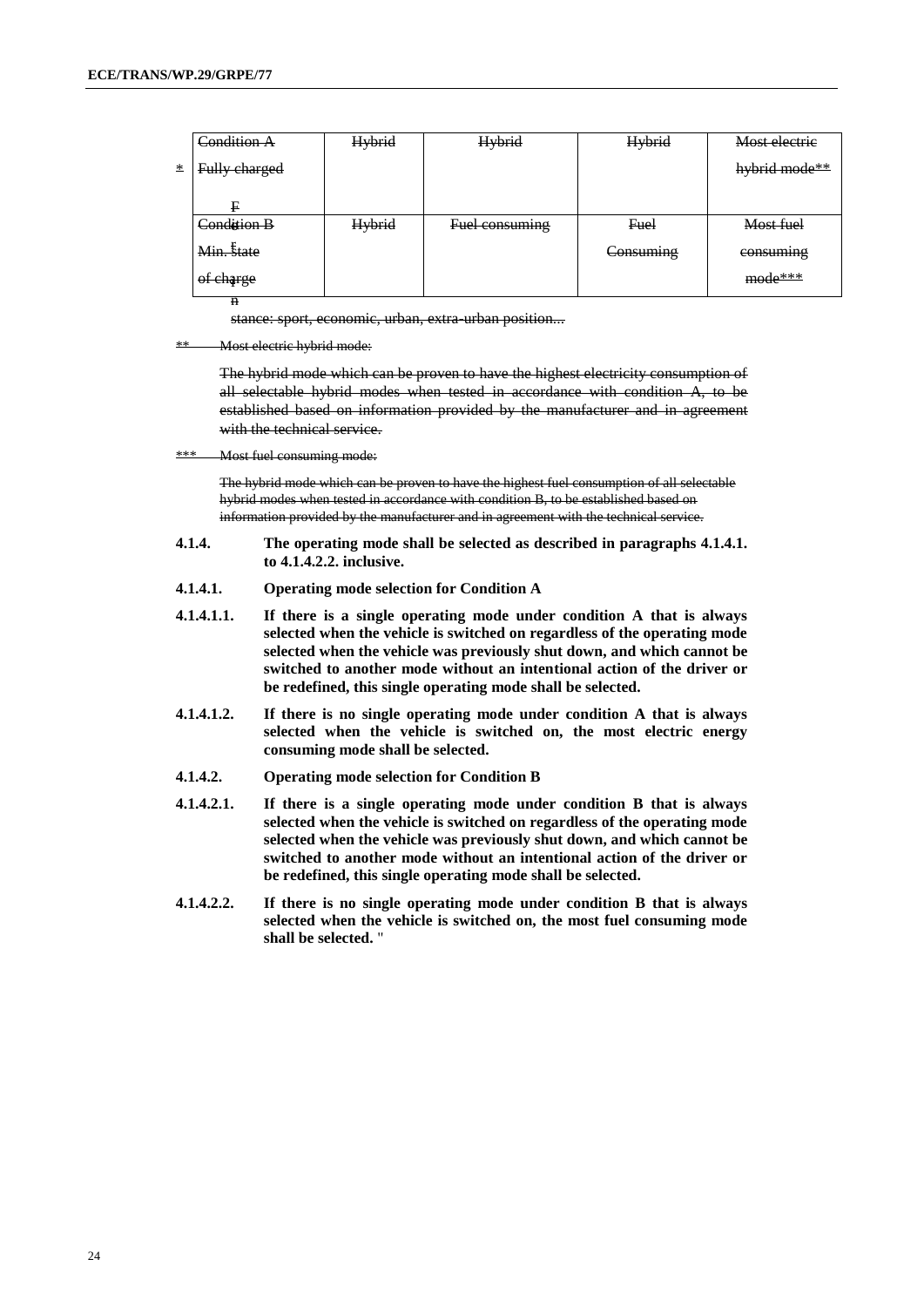## **Annex VI**

#### **Adopted amendments to ECE/TRANS/WP.29/GRPE/2018/15**

#### **Adopted on the basis of para. 9**

*Add a new paragraph 14:* 

#### **"14. Alternative procedures**

**14.1. Alternative procedure for periodical regenerating systems**

**As an alternative to the procedure set out in Annex 13 of this Regulation, the manufacturer may use the results determined by the WLTP procedure, described in Appendix 1 to Annex 6 of Amendment 4 of the UN GTR No. 15.**

**In this case, the following additional provisions apply:**

**(a) At the request of the manufacturer and with the agreement of the responsible authority the Extra High phase may be excluded for determining the regenerative factor Ki for Class 2 and Class 3 vehicles.**

**(b) Instead of the criterion described in paragraph 7.1.4.2. of this Regulation the criterion shall be based on the WLTP test mass: The test mass of each vehicle in the family must be less than or equal to the test mass of the vehicle used for the Ki demonstration test plus 250 kg.**

**(c) Additive and multiplicative Ki are valid and are to be applied accordingly.**

**14.2. Alternative procedure for the Type V test**

**As an alternative to the road load, inertia weight class and Type I test cycle of this Regulation those from the WLTP, described in Amendment 4 of the UN GTR No. 15, may be used for the durability test.**

**In this case, the following additional provisions apply:**

**(a) The references to the Type I test in paragraph 2.3.1.7. of Annex 9 of this Regulation shall be understood as reference to the Type 1 test in Amendment 4 of the UN GTR No. 15.**

**(b) The references to the Type I test in paragraph 2.3.2.6. of Annex 9 of this Regulation shall be understood as reference to the Type 1 test in Amendment 4 of the UN GTR No. 15.**

**(c) The references to the Type I test in paragraph 3.1. of Annex 9 of this Regulation shall be understood as reference to the Type 1 test in Amendment 4 of the UN GTR No. 15.**

**(d) The reference in paragraph 6.3.1.2. of Annex 9 of this Regulation to the methods in Appendix 7 to Annex 4a shall be understood as being a reference to Annex 4 of Amendment 4 of the UN GTR No. 15.**

**(e) The reference in paragraph 6.3.1.4. of Annex 9 of this Regulation to Annex 4a shall be understood as being a reference to Annex 4 of Amendment 4 of the UN GTR No. 15.**

**(f) The road load coefficients to be used shall be those for vehicle low (VL). If VL low does not exist or the total load of vehicle high (VH) at 80 km/h is higher than the total load of VL at 80 km/h + 5 %, then the VH**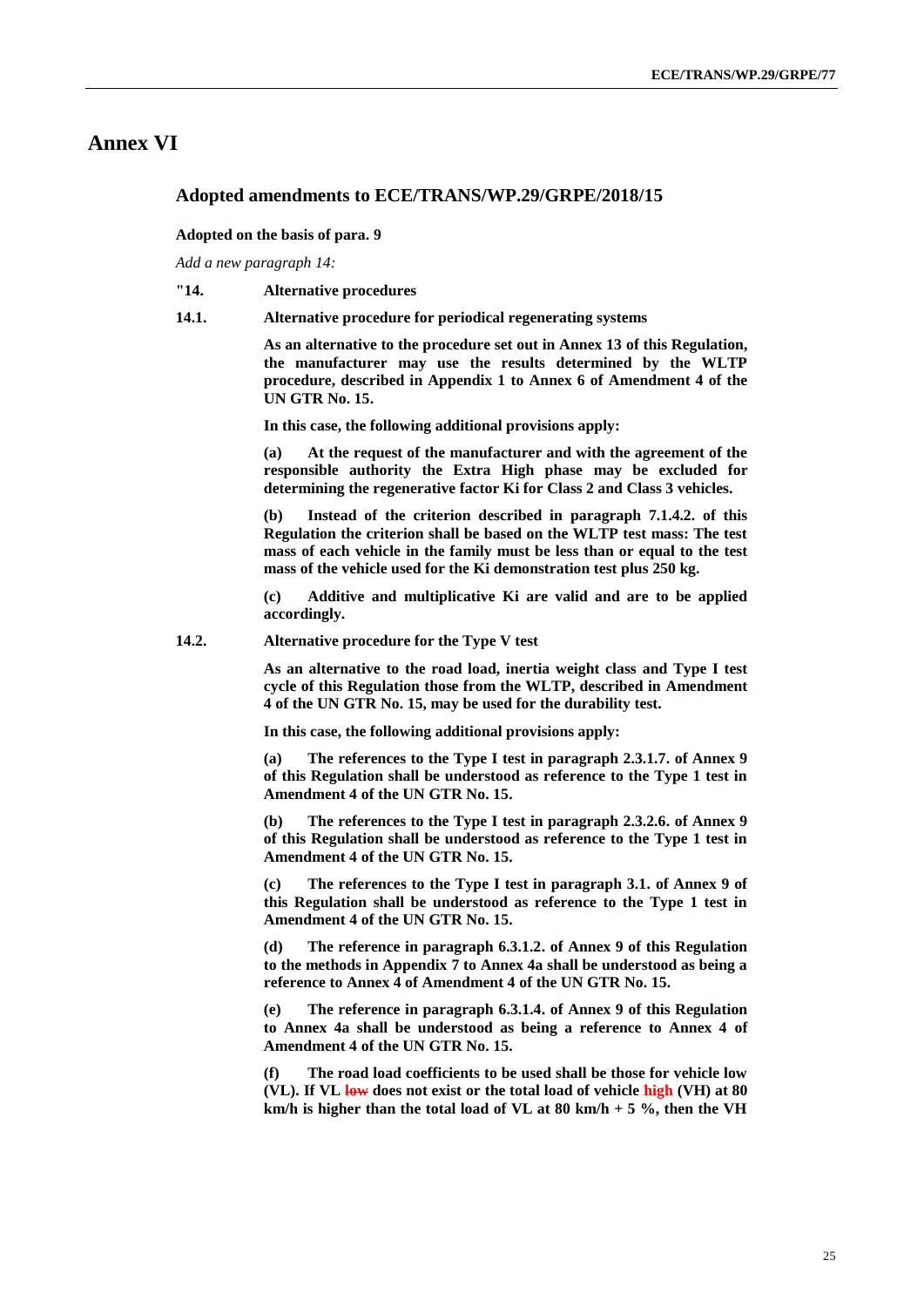**road load shall be used. VL and VH are defined in point 4.2.1.1.2. of Annex 4 of Amendment 4 of the UN GTR No. 15.**

**(g) For Class 2 and Class 3 vehicles, all four phases of the WLTC shall be used.**

**(h) Additive and multiplicative DF factors are valid and are to be applied accordingly.**

**14.3. Alternative procedure for the Type VI test**

**As an alternative to the road load coefficients and inertia weight class according to Appendix 7 of Annex 4a of this Regulation the road load coefficients and test mass of WLTP, described in Annex 4 of Amendment 4 of the UN GTR No. 15, may be used.**

**In this case, the following additional provision apply:**

**The road load coefficients to be used shall be those for vehicle low (VL). If VL does not exist then the VH road load shall be used. VL and VH are defined in point 4.2.1.1.2. of Sub-Annex 4 to Annex XXI. The dynamometer shall be adjusted to simulate the operation of a vehicle on the road at -7 °C. Such adjustment may be based on a determination of the road load force profile at -7 °C. Alternatively, the driving resistance determined may be adjusted for a 10% decrease of the coast-down time. The technical service may approve the use of other methods for determining the driving resistance.**

**14.4. Alternative procedure for the OBD test**

**As an alternative to the Type I test cycle of this Regulation, Type I test cycle described in Annex 6 of Amendment 4 of the UN GTR No. 15 may be used.** 

**In this case, the following additional provision apply:**

**The reference to the Type I test cycle in section 2.1.3. of Appendix 1 to Annex 11 of this Regulation shall be understood as a reference to the Type I test of Amendment 4 of the UN GTR No. 15 for each individual malfunction to be demonstrated.**

**For Class 2 and Class 3 vehicles, all four phases of the WLTC shall be used.** 

**The use of additional preconditioning cycles or alternative preconditioning methods shall be documented in the type approval documentation.**

- **14.4.1. The Type I test cycle referred to in paragraph 3.3.3.2. of Annex 11 shall be understood as being the same as the Type 1 test cycle that was used for at least two consecutive cycles after introduction of the misfire faults according to paragraph 6.3.1.2. of Appendix 1 to Annex 11.**
- **14.4.2. Paragraph 6.2.2. of Appendix 1 to Annex 11 shall be understood to read as follows:**

**'At the request of the manufacturer, alternative and/or additional preconditioning methods may be used.'"**